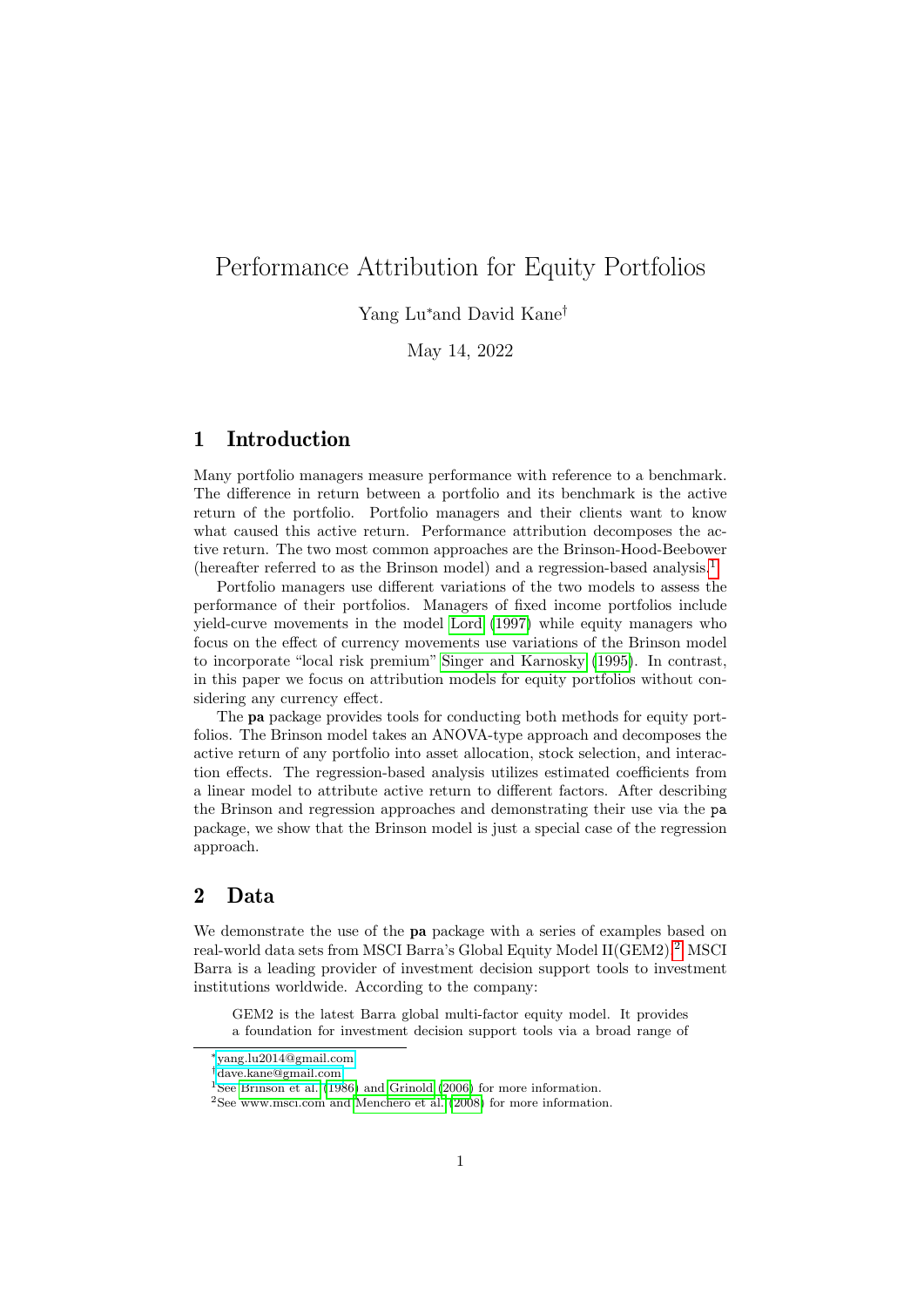insightful analytics for developed and emerging market portfolios. The latest model version provides:

- Improved accuracy of risk forecasts and increased explanatory power.
- An intuitive structure that accommodates different investment processes in developed vs. emerging markets.
- Greater responsiveness to market dynamics.
- Comprehensive market coverage.

GEM2 leverages the decades of experience that MSCI Barra has in developing and maintaining global equity multi-factor models and indices, and offers important enhancements over GEM, which is utilized by hundreds of institutional fund managers worldwide.

The original data set contains selected attributes such as industry, size, country, and various style factors for a universe of approximately 48,000 securities on a monthly basis.

For illustrative purposes, this article uses three modified versions of the original data set, containing 3000 securities, namely year, quarter, and jan. The data frame, quarter, is a subset of year, containing the data of the first quarter. The data frame, jan, is a subset of quarter with the data from January, 2010.

```
> data(year)
> names(year)
[1] "barrid" "name" "return"
[4] "date" "sector" "momentum"
[7] "value" "size" "growth"
[10] "cap.usd" "yield" "country"
```
• barrid: security identifier by Barra.

[13] "currency" "portfolio" "benchmark"

- name: name of a security.
- return: monthly total return in trading currency.
- date: the starting date of the month to which the data belong.
- sector: consolidated sector categories based on the GICS.<sup>[3](#page-1-0)</sup>
- momentum: capture sustained relative performance.
- value: capture the extent to which a stock is priced inexpensively in the market.
- size: differentiate between large and small cap companies.
- growth: capture stock's growth prospects.
- cap.usd: capitalization in model base currency USD.
- yield: dividend of a security.

<span id="page-1-0"></span><sup>3</sup>Global Industry Classification Standard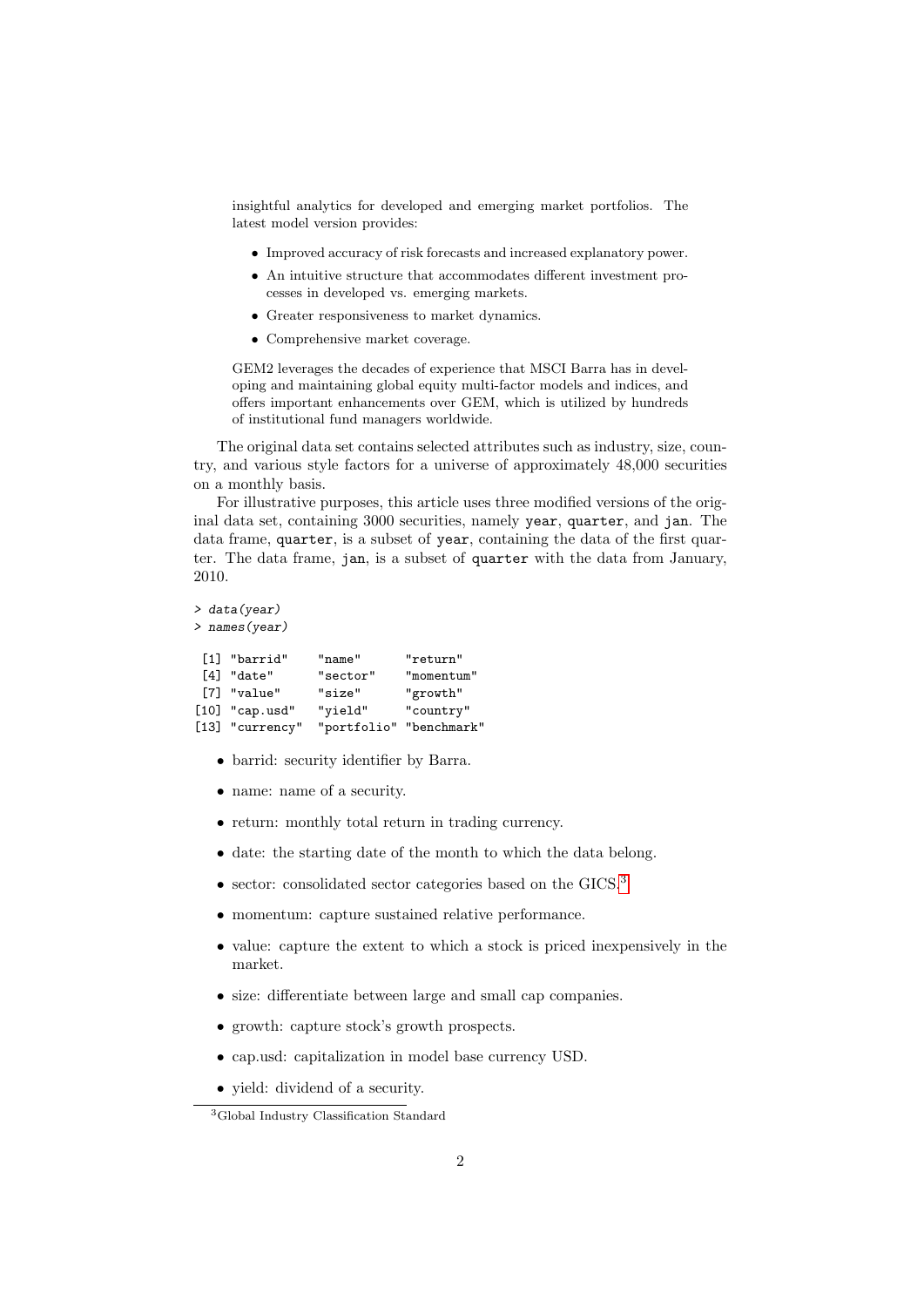- country: the country in which the company is traded.
- currency: currency of exposure.
- portfolio: top 200 securities based on value scores in January are selected as portfolio holdings and are held through December 2010. This is to avoid the complexity of trading in the analyses.
- benchmark: top 1000 securities based on size each month. The benchmark is cap-weighted.

Here is a sample of rows and columns from the data frame year:

```
name
44557 BLUE STAR OPPORTUNITIES CORP
25345 SEADRILL
264017 BUXLY PAINTS (PKR10)
380927 CDN IMPERIAL BK OF COMMERCE
388340 CDN IMPERIAL BK OF COMMERCE
        return date sector size<br>0.00000 2010-01-01 Energy 0.00
44557  0.00000  2010-01-01
25345 -0.07905 2010-01-01 Energy -0.27
264017 -0.01754 2010-05-01 Materials 0.00
380927 0.02613 2010-08-01 Financials 0.52
388340 -0.00079 2010-11-01 Financials 0.55
      country portfolio benchmark
44557 USA 0.000 0.000000
25345 NOR 0.000 0.000427
264017 PAK 0.005 0.000000
                         0.000012
388340 CAN 0.005 0.000012
```
The portfolio has 200 equal-weighted holdings. The row for Canadian Imperial Bank of Commerce indicates that it is one of the 200 portfolio holdings with a weight of  $0.5\%$  in 2010. Its return was  $2.61\%$  in August, and almost flat in November.

## 3 The Brinson Model

## 3.1 Single-Period Brinson Model

Consider an equity portfolio manager who uses the S&P 500 as the benchmark. In a given month, she outperformed the S&P by 3%. Part of that performance was due to the fact that she allocated more weight of the portfolio to certain sectors that performed well. Call this the *allocation effect*. Part of her outperformance was due to the fact that some of the stocks she selected did better than their sector as a whole. Call this the selection effect. The residual can then be attributed to an interaction between allocation and selection – the interaction effect. The Brinson model provides mathematical definitions for these terms and methods for calculating them.

The example above uses sector as the classification scheme when calculating the allocation effect. But the same approach can work with any other variable which places each security into one, and only one, discrete category: country,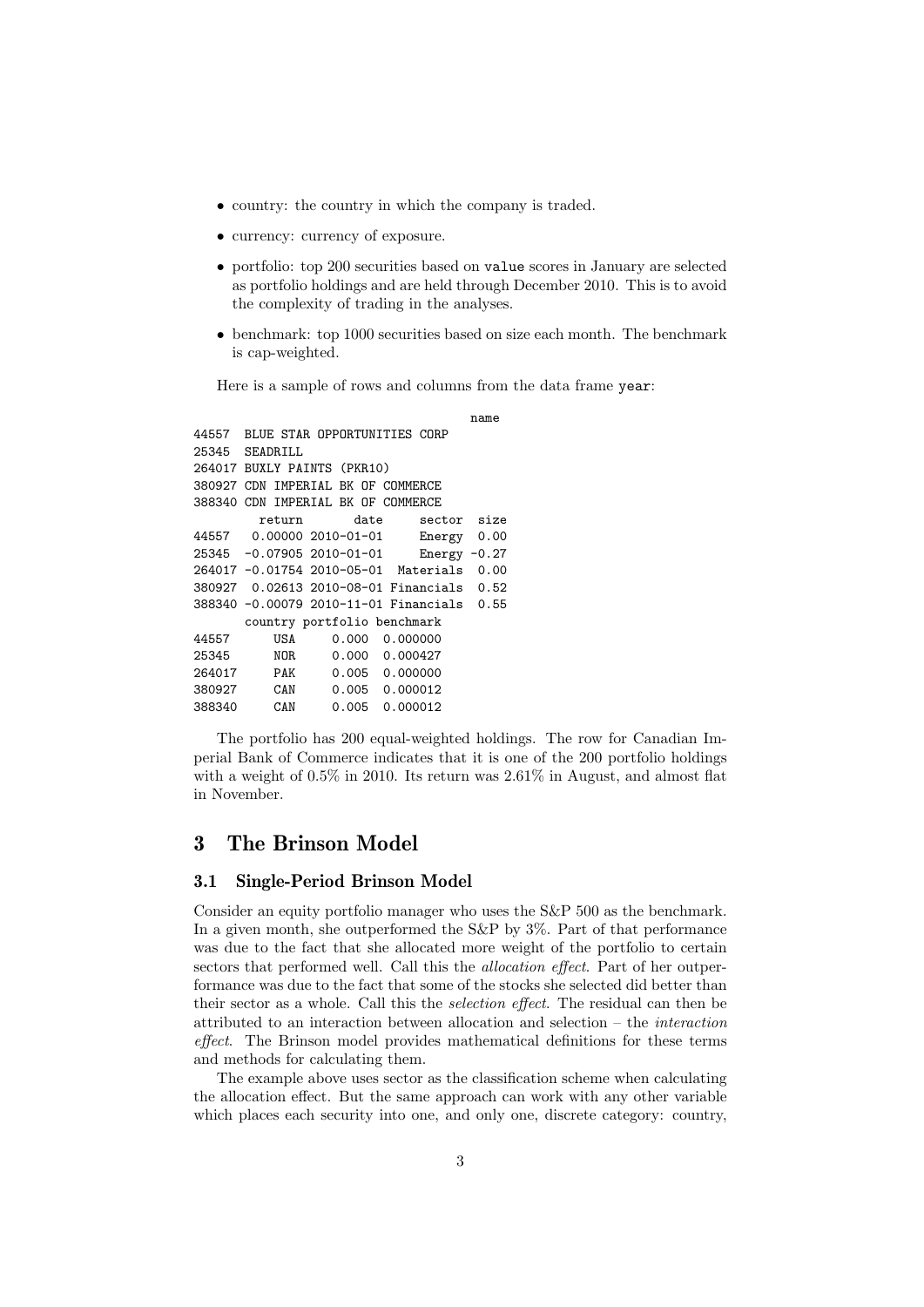industry, and so on. In fact, a similar approach can work with continuous variables that are split into discrete ranges: the highest quintile of market cap, the second highest quintile and so forth. For generality, we will use the term "category" to describe any classification scheme which places each security in one, and only one, category.

Notations:

- $w_i^B$  is the weight of security *i* in the benchmark.
- $w_i^P$  is the weight of security *i* in the portfolio.
- $W_j^B$  is the weight of category j in the benchmark.  $W_j^B = \sum w_i^B$ ,  $i \in j$ .
- $W_j^P$  is the weight of a category j in the portfolio.  $W_j^P = \sum w_i^P, i \in j$ .
- The sum of the weight  $w_i^B$ ,  $w_i^P$ ,  $W_j^B$ , and  $W_j^P$  is 1, respectively.
- $r_i$  is the return of security *i*.
- $R_j^B$  is the return of a category j in the benchmark.  $R_j^B = \sum w_i^B r_i, i \in j$ .
- $R_j^P$  is the return of a category j in the portfolio.  $R_j^P = \sum w_i^P r_i, i \in j$ .

The return of a portfolio,  $R_P$ , can be calculated in two ways:

- On an individual security level by summing over *n* stocks:  $R_P = \sum_{n=1}^{n} R_P$  $i=1$  $w_i^P r_i$ .
- On a category level by summing over N categories:  $R_P = \sum_{n=1}^{N}$  $j=1$  $W_j^P R_j^P$ .

Similar definitions apply to the return of the benchmark,  $R_B$ ,

- $R_B = \sum^n$  $i=1$  $w_i^B r_i$ . •  $R_B = \sum_{n=1}^{N}$  $W_j^B R_j^B$ .
- $j=1$

Active return of a portfolio,  $R_{active}$ , is a performance measure of a portfolio relative to its benchmark. The two conventional measures of active return are arithmetic and geometric. The pa package implements the arithmetic measure of the active return for a single-period Brinson model because an arithmetic difference is more intuitive than a ratio over a single period.

The arithmetic active return of a portfolio,  $R_{active}$ , is the portfolio return  $R_P$  less the benchmark return  $R_B$ :

$$
R_{active} = R_P - R_B.
$$

Since the category allocation of the portfolio is generally different from that of the benchmark, allocation plays a role in the active return,  $R_{active}$ . The same applies to stock selection where assuming that the portfolio has the exact same categorical exposures as the benchmark does, equities within each category are different. This contributes to  $R_{active}$  as well. Allocation effect  $R_{allocation}$  and selection effect  $R_{selection}$  over N categories are defined as: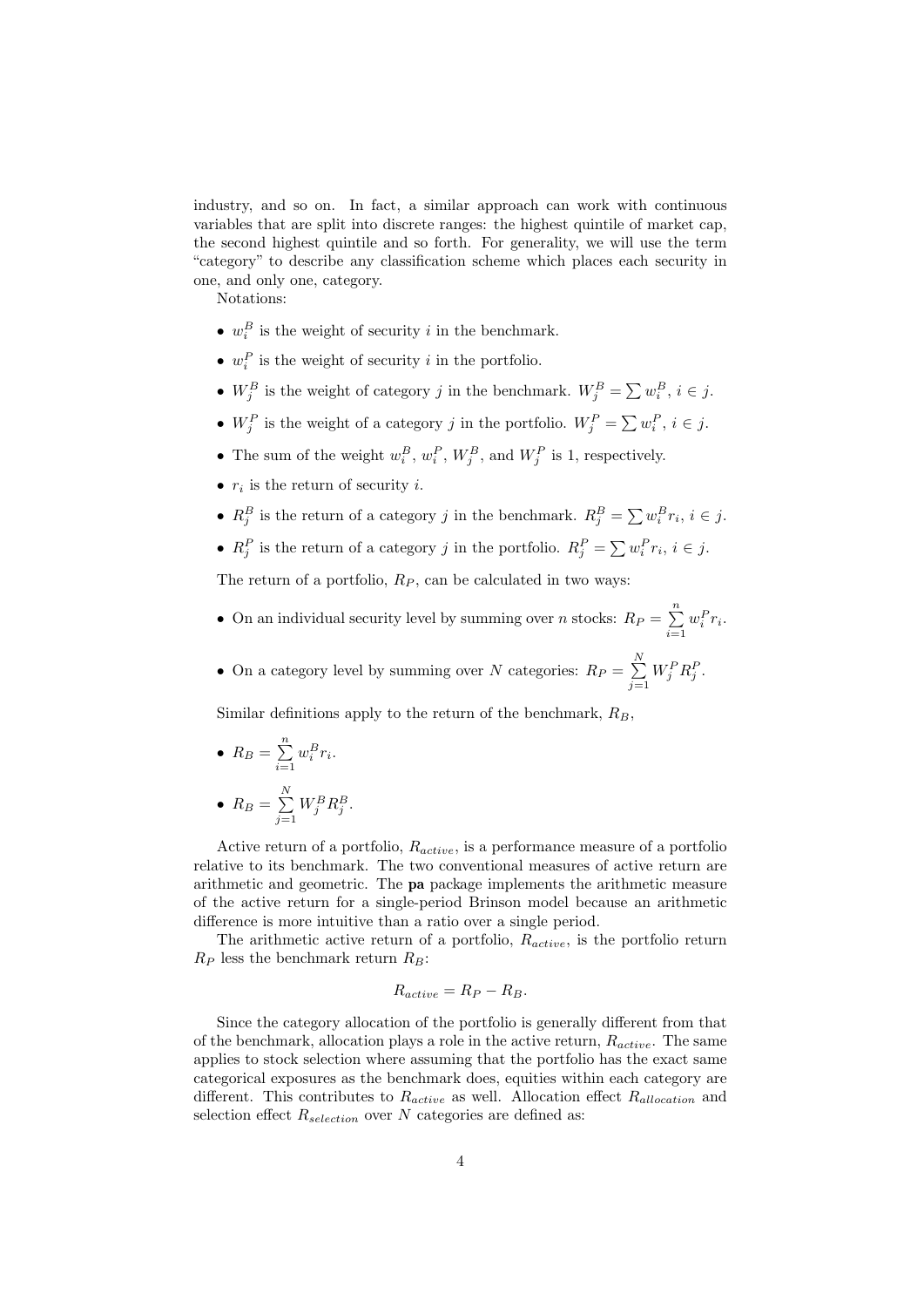$$
R_{allocation} = \sum_{j=1}^{N} W_j^P R_j^B - \sum_{j=1}^{N} W_j^B R_j^B,
$$
  

$$
R_{selection} = \sum_{j=1}^{N} W_j^B R_j^P - \sum_{j=1}^{N} W_j^B R_j^B.
$$

The intuition behind the allocation effect is that a portfolio would produce different returns with different allocation schemes  $(W_j^P$  vs.  $W_j^B)$  while having the same stock selection and thus the same return  $(R_j^B)$  for each category. The difference between the two returns, caused by the allocation scheme, is called the allocation effect  $(R_{allocation})$ . Similarly, two different returns can be produced when two portfolios have the same allocation  $(W_j^B)$  yet dissimilar returns due to differences in stock selection within each category  $(R_j^p$  vs.  $R_j^B)$ . This difference is the selection effect  $(R_{selection})$ .

Interaction effect, Rinteraction, is the result of subtracting return due to allocation  $R_{\text{allocation}}$  and return due to selection  $R_{\text{selection}}$  from the active return Ractive:

 $R_{interaction} = R_{active} - R_{allocation} - R_{selection}.$ 

### 3.2 Weakness of the Brinson Model

The Brinson model allows portfolio managers to analyze the relative return of a portfolio using any attribute of a security, such as country or sector. One weakness of the model is to expand the analysis beyond two categories.<sup>[4](#page-4-0)</sup> As the number of categories increases, this procedure is subject to the curse of dimensionality.

Suppose an equity portfolio manager wants to find out the contributions of any two categories (for instance, country and sector) to her portfolio based on the Brinson model. She can decompose the active return into three broad terms –  $R_{allocation}$ ,  $R_{selection}$ , and  $R_{interaction}$ . The allocation effect can be further split into country allocation effect, sector allocation effect and the product of country and sector allocation effects:

 $R_{allowation} =$  $R_{country\ allocation} + R_{sector\ allocation} + R_{country\ allocation}$ 

Specifically, the country allocation effect is the return caused by the difference between the actual country allocation and the benchmark country allocation while assuming the same benchmark return within each level of the category country, that is,

$$
R_{country\, allocation} = \sum_{j=1}^{N} {}_{C}W_{j}^{P} {}_{C}R_{j}^{B} - \sum_{j=1}^{N} {}_{C}W_{j}^{B} {}_{C}R_{j}^{B},
$$

where

•  $\epsilon_i^{\dagger} C_{ij}^{W}$  and  $\epsilon_i^{\dagger} C_{ij}^{W}$  refer to the weight of each country j (N<sub>C</sub> countries in total) in the portfolio and that in the benchmark, respectively.

<span id="page-4-0"></span><sup>4</sup>[Brinson et al.](#page-21-5) [\(1991\)](#page-21-5) proposed a framework to include two variables in the Brinson analysis.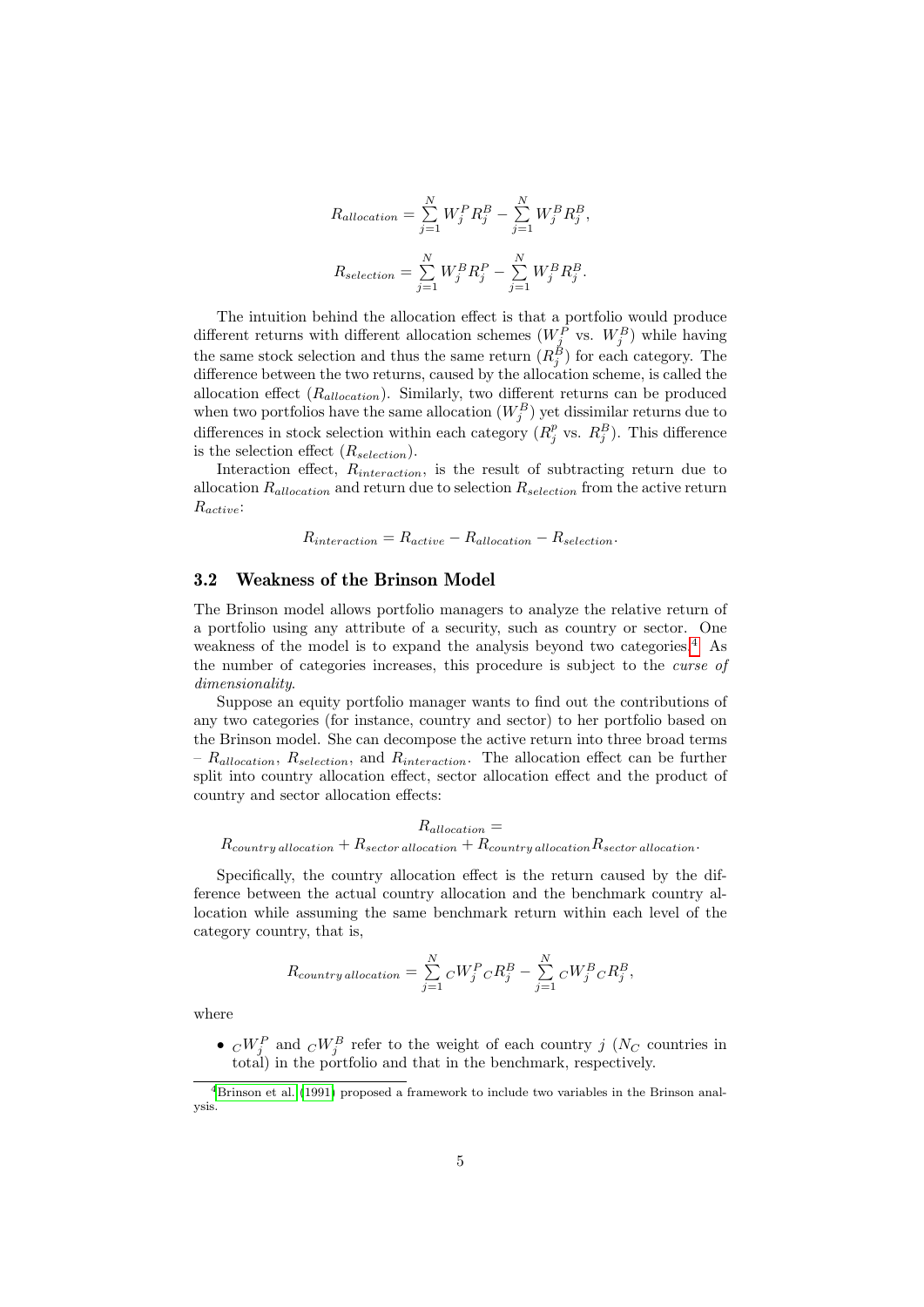•  ${}_{C}R_j^B$  refers to the benchmark return of any country j.

Similarly, the sector allocation effect is the difference in return between a portfolio's sector allocation and the benchmark's sector allocation while having the same benchmark returns:

$$
R_{sector\, allocation} = \sum_{j=1}^{N} {}_S W_j^P{}_S R_j^B - \sum_{j=1}^{N} {}_S W_j^B{}_S R_j^B,
$$

 ${}_SW_j^P$  and  ${}_SW_j^B$  refer to the weight of the sector j in the portfolio and the weight of the sector j in the benchmark, respectively.  $sR_j^B$  is the benchmark return of any given sector  $j$  of all  $N_S$  sectors.

In the same vein, the return as a result of the selection effect  $R_{selection}$  is the sum of country selection effect, sector selection effect, and the product of country and sector selection effects:

$$
R_{selection} = R_{conntry\,selection} + R_{sector\,selection}
$$
  
\n
$$
+ R_{conntry\,selection} * R_{sector\,selection}
$$
  
\n
$$
= \sum_{j=1}^{N} {}_{C}W_{j}^{B} {}_{C}R_{j}^{P} - \sum_{j=1}^{N} {}_{C}W_{j}^{B} {}_{C}R_{j}^{B}
$$
  
\n
$$
+ \sum_{j=1}^{N} {}_{S}W_{j}^{B} {}_{S}R_{j}^{P} - \sum_{j=1}^{N} {}_{S}W_{j}^{B} {}_{S}R_{j}^{B}
$$
  
\n
$$
+ \left(\sum_{j=1}^{N} {}_{C}W_{j}^{B} {}_{C}R_{j}^{P} - \sum_{j=1}^{N} {}_{C}W_{j}^{B} {}_{C}R_{j}^{B}\right)
$$
  
\n
$$
* \left(\sum_{j=1}^{N} {}_{S}W_{j}^{B} {}_{S}R_{j}^{P} - \sum_{j=1}^{N} {}_{S}W_{j}^{B} {}_{S}R_{j}^{B}\right).
$$

The interaction effect,  $R_{interaction}$ , includes the interaction between country allocation and sector selection and that between country selection and sector allocation.

Therefore, in the case of  $Q$  categories where  $Q > 1$ , the Brinson model becomes very complex (assume  $Q \geq 3$ ):

$$
R_{allocation} = \sum_{j=1}^{Q} R_{allocation_j} + \sum_{j=1}^{Q} \sum_{k=1}^{Q} R_{allocation_j} R_{allocation_k}
$$

$$
+ \sum_{j=1}^{Q} \sum_{k=1}^{Q} \sum_{p=1}^{Q} R_{allocation_j} R_{allocation_k} R_{allocation_p}
$$

$$
= \dots,
$$

$$
R_{selection} = \sum_{j=1}^{Q} R_{selection_j} + \sum_{j=1}^{Q} \sum_{k=1}^{Q} R_{selection_j} R_{selection_k}
$$

$$
+ \sum_{j=1}^{Q} \sum_{k=1}^{Q} \sum_{p=1}^{Q} R_{selection_j} R_{selection_k} R_{selection_p}
$$

$$
= ...,
$$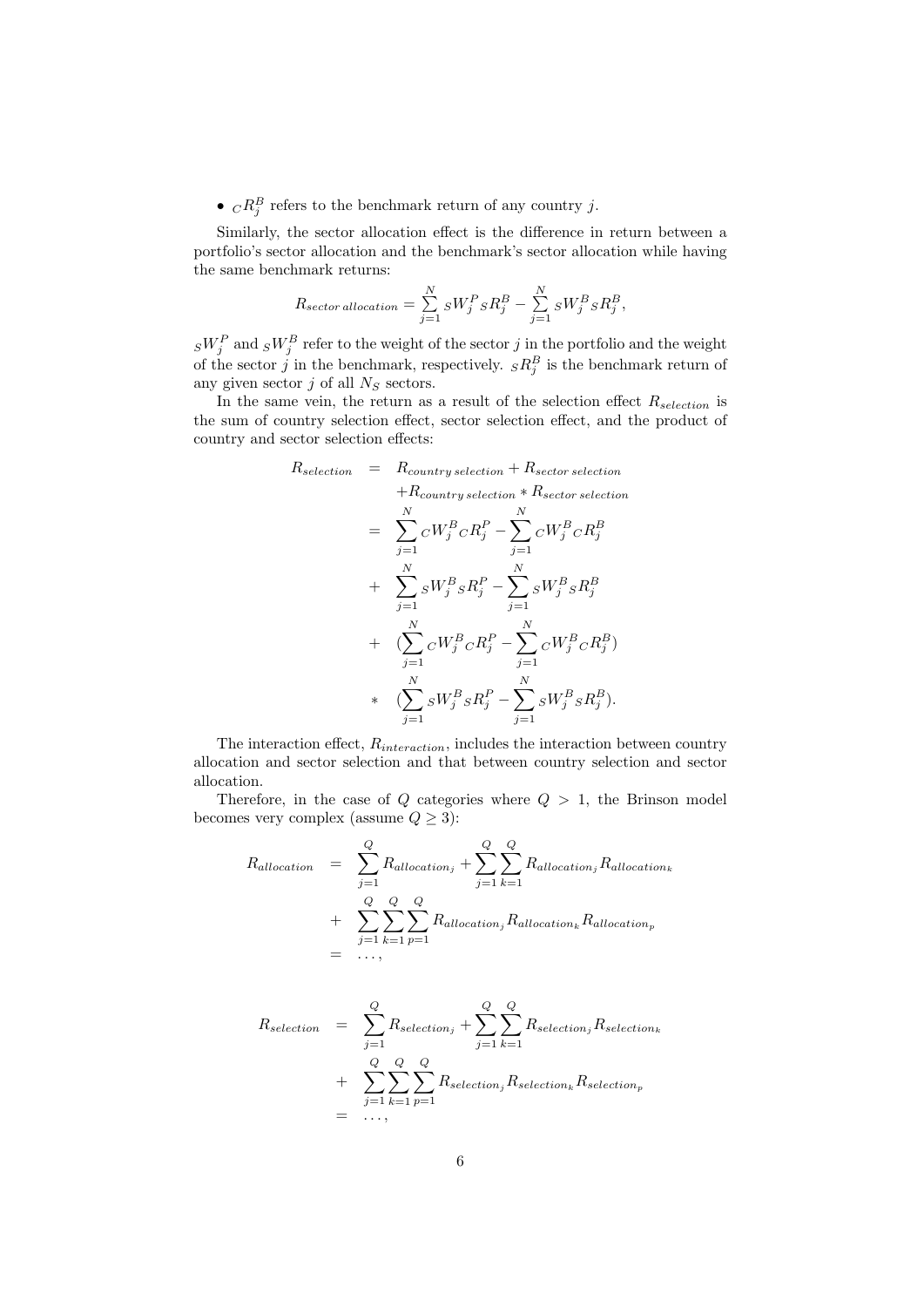where  $R_{allocation_j}$  is the allocation effect of any given category j,  $j \in Q$  and  $R_{selection_j}$  is the selection effect of any given category j,  $j \in Q$ . i, j, k have different values.

As the number of categories grows, the numbers of terms for the allocation and the selection effects grow exponentially. Q categories will result in  $2^Q - 1$ terms for each of the allocation and selection effect.

Due to the interaction between allocation and selection of each of the Q categories (it could be interaction between 2, 3 or even all Q categories), the number of terms included in the interaction effect grows exponentially to take into all the interaction effects among all categories.

$$
R_{interaction} = \sum_{j=1}^{Q} \sum_{k=1}^{Q} R_{allocation_j} R_{selection_k}
$$
  
+ 
$$
\sum_{j=1}^{Q} \sum_{k=1}^{Q} \sum_{p=1}^{Q} R_{allocation_j} R_{selection_k} R_{allocation_p}
$$
  
+ ...

Q categories has  $2^{2n} - 2^{n+1} + 1$  terms of interaction effects.

For instance, when there are 3 categories, the allocation effect and the selection effect each have  $2^3 - 1 = 7$  terms. The interaction effect has  $2^6 - 2^4 + 1 = 49$ terms. When there are 4 categories,  $2^4 - 1 = 15$  terms have to be estimated for the allocation effect as well as the selection effect, respectively.  $2^8 - 2^5 + 1 = 225$ terms have to be calculated for the interaction effect of 4 categories. This poses a significant computational challenge when a portfolio manager performs a multivariate Brinson analysis.

To some extent, the regression-based model detailed later solves the problem of multivariate attribution.

## 3.3 Single-Period Brinson Tools

Brinson analysis is run by calling the function brinson to produce an object of class brinson. Below we show the tools provided in the pa package to analyze a single period portfolio based on the Brinson model.

```
> data(jan)
> br \simeq br \simeq - br \simeq (x = jan, date \rightharpoonup - 'date',cat.var = "sector",+ bench.weight = "benchmark",
+ portfolio.weight = "portfolio",
                 ret.var = "return")
```
The data frame, jan, contains all the information necessary to conduct a single-period Brinson analysis. date.var, cat.var, and return identify the columns containing the date, the factor to be analyzed, and the return variable, respectively. bench.weight and portfolio.weight specify the name of the benchmark weight column and that of the portfolio weight column in the data frame.

Calling summary on the resulting object br.single of class brinson reports essential information about the input portfolio (including the number of securities in the portfolio and the benchmark as well as sector exposures) and the results of the Brinson analysis.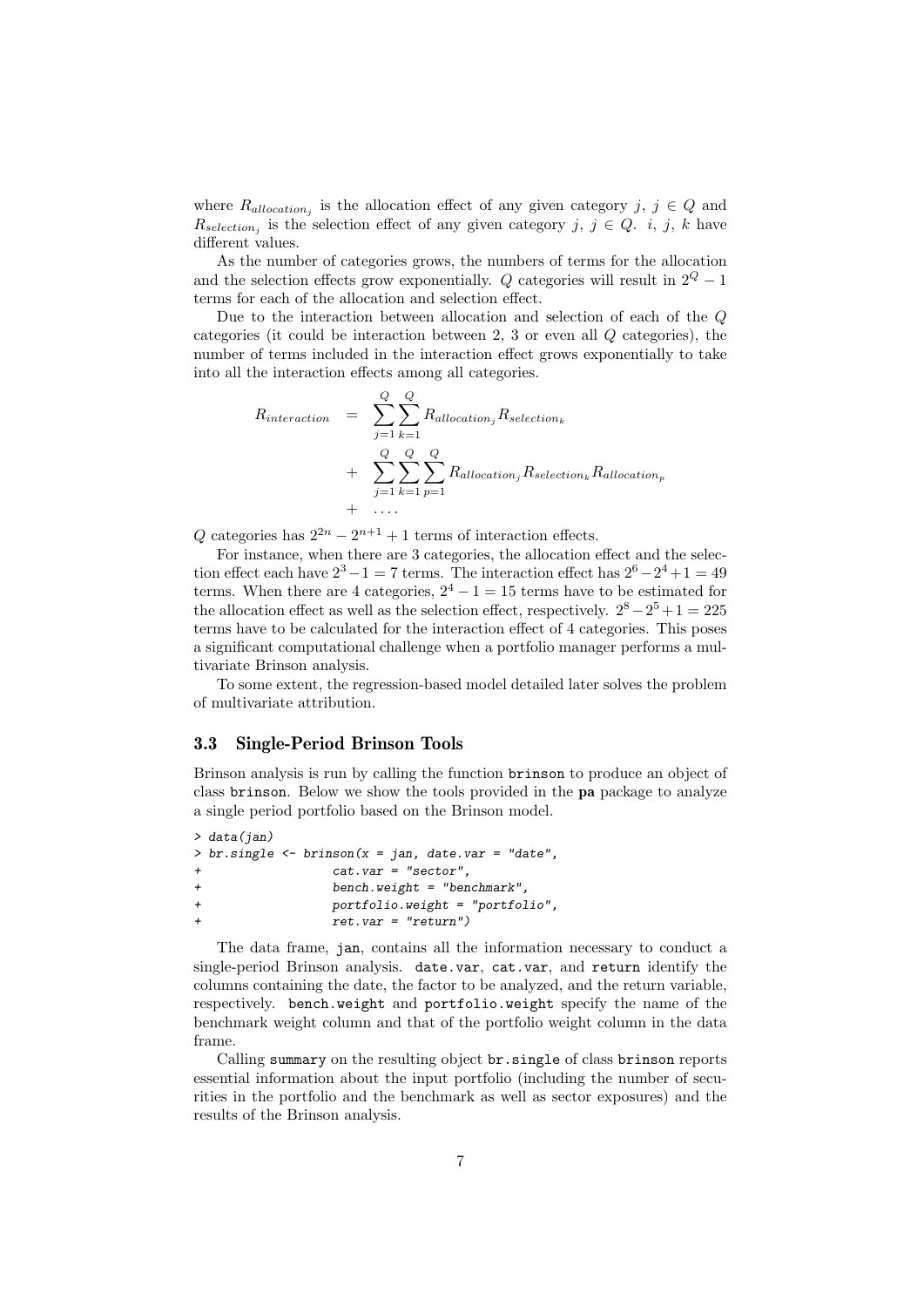### > summary(br.single)

| Period:                            |  |           |            |                     |                                  | 2010-01-01 |
|------------------------------------|--|-----------|------------|---------------------|----------------------------------|------------|
| Methodology:                       |  |           |            |                     |                                  | Brinson    |
| Securities in the portfolio:       |  |           |            |                     |                                  | 200        |
| Securities in the benchmark:       |  |           |            |                     |                                  | 1000       |
| Exposures                          |  |           |            |                     |                                  |            |
|                                    |  |           |            | Portfolio Benchmark | Diff                             |            |
| Energy                             |  | 0.085     |            |                     | $0.2782 - 0.19319$               |            |
| Materials                          |  | 0.070     |            |                     | 0.0277 0.04230                   |            |
| Industrials                        |  | 0.045     |            |                     | 0.0330 0.01201                   |            |
| ConDiscre                          |  | 0.050     |            |                     | 0.0188 0.03124                   |            |
| ConStaples                         |  | 0.030     |            |                     | 0.0148 0.01518                   |            |
| HealthCare                         |  | 0.015     |            |                     | $0.0608 - 0.04576$               |            |
| Financials                         |  | 0.370     |            |                     | 0.2979 0.07215                   |            |
| InfoTech                           |  | 0.005     |            |                     | $0.0129 - 0.00787$               |            |
| TeleSvcs                           |  | 0.300     |            |                     | 0.1921 0.10792                   |            |
| Utilities                          |  | 0.030     |            |                     | $0.0640 - 0.03399$               |            |
| Returns                            |  |           |            |                     |                                  |            |
| \$'Attribution by category in bps' |  |           |            |                     |                                  |            |
|                                    |  |           |            |                     | Allocation Selection Interaction |            |
| Energy                             |  | 110.934   |            | $-37.52$            |                                  | 26.059     |
| Materials                          |  | -41.534   |            | 0.48                |                                  | 0.734      |
| Industrials                        |  | 0.361     |            | 1.30                |                                  | 0.473      |
| ConDiscre                          |  | $-28.688$ |            | $-4.23$             |                                  | $-7.044$   |
| ConStaples                         |  | 5.467     |            | $-3.59$             |                                  | $-3.673$   |
| HealthCare                         |  | $-6.692$  |            | $-4.07$             |                                  | 3.063      |
| Financials                         |  | -43.998   |            | 70.13               |                                  | 16.988     |
| InfoTech                           |  | -3.255    |            | $-5.32$             |                                  | 3.255      |
| TeleSvcs                           |  | $-23.106$ |            | 41.55               |                                  | 23.348     |
| Utilities                          |  | 16.544    |            | 83.03               |                                  | $-44.108$  |
| Total                              |  | -13.966   |            | 141.77              |                                  | 19.095     |
| \$Aggregate                        |  |           |            |                     |                                  |            |
|                                    |  |           | 2010-01-01 |                     |                                  |            |
| Allocation Effect                  |  |           | $-0.00140$ |                     |                                  |            |
| Selection Effect                   |  |           | 0.01418    |                     |                                  |            |
| Interaction Effect                 |  |           | 0.00191    |                     |                                  |            |
| Active Return                      |  |           | 0.01469    |                     |                                  |            |

The br.single summary shows that the active return of the portfolio, in January, 2010 was 1.47%. This return can be decomposed into allocation effect  $(-0.14\%)$ , selection effect  $(1.42\%)$ , and interaction effect  $(0.19\%)$ .

Figure [1](#page-8-0) is a visual representation of the return of both the portfolio and the benchmark sector by sector in January, 2010. This plot shows that in absolute terms, Utilities performed the best with a gain of more than 5% and Consumer Discretionary, the worst performing sector, lost more than 10%. Utilities was also the sector with the highest active return in the portfolio.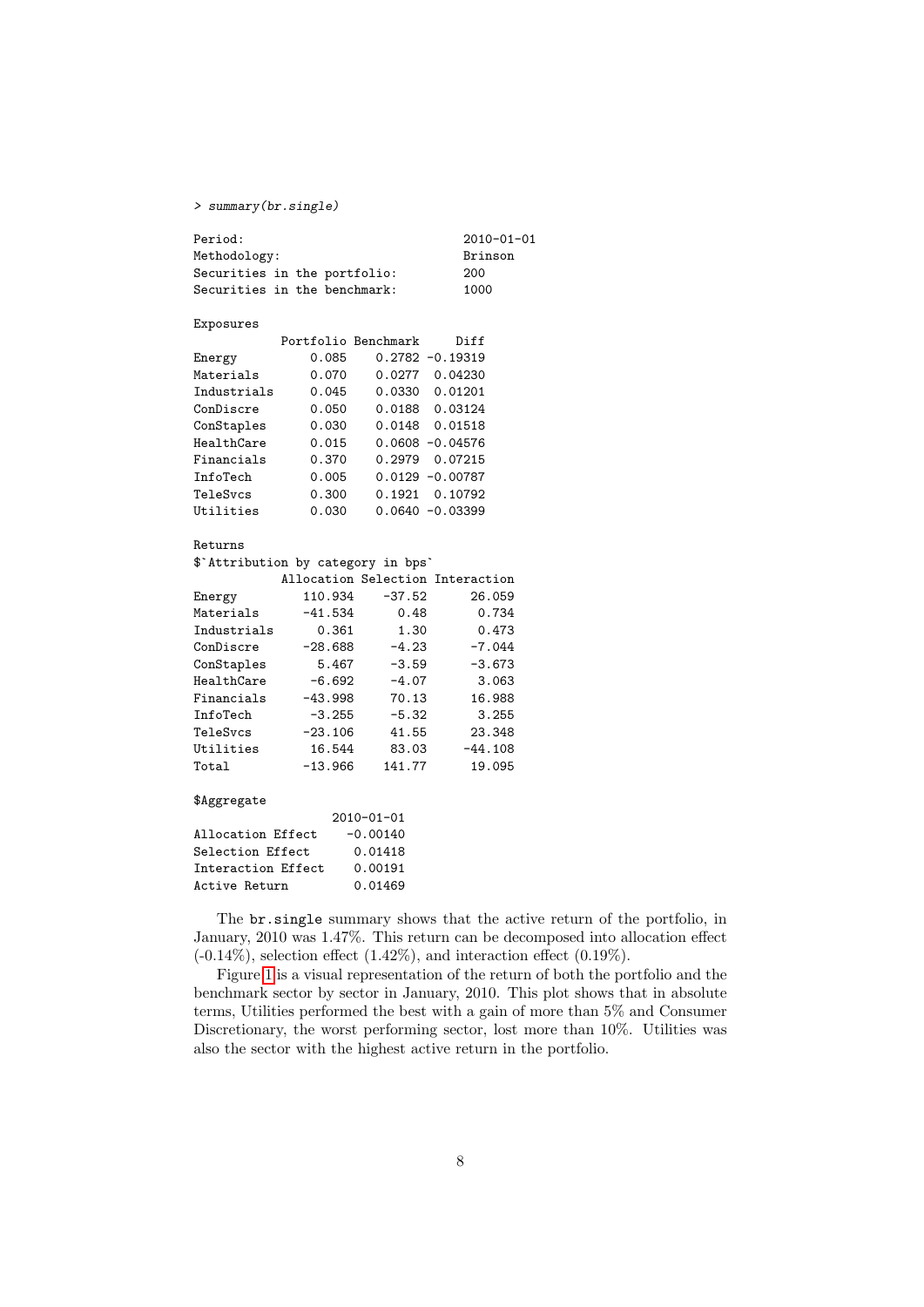

> plot(br.single, var = "sector", type = "return")

<span id="page-8-0"></span>Figure 1: Sector Return.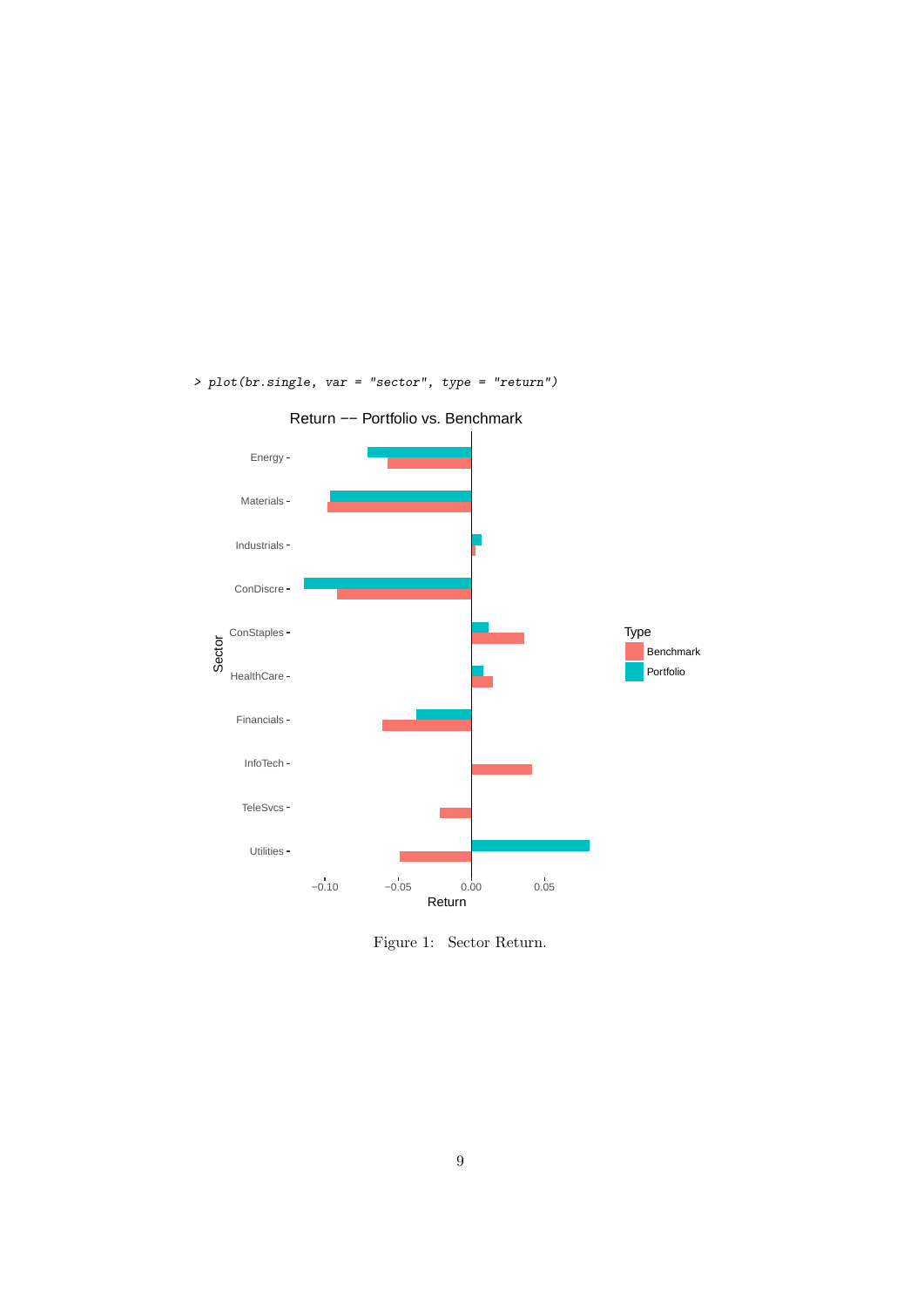### 3.4 Multi-Period Brinson Model

To obtain Brinson attribution on a multi-period data set, one calculates allocation, selection and interaction within each period and aggregates them across time. There are five methods for this – arithmetic, geometric, optimized linking by [Menchero](#page-21-6) [\(2004\)](#page-21-6), linking by [Davies and Laker](#page-21-7) [\(2001\)](#page-21-7), and linking by [Frongello](#page-21-8) [\(2002\)](#page-21-8). We focus on the first three methods in this paper. Arithmetic measure calculates relative performance of a portfolio and its benchmark by a difference; geometric measure does so by a ratio. Arithmetic measure is more intuitive but a well-known challenge in arithmetic attribution is that active returns do not add up over multiple periods due to geometric compounding.<sup>[5](#page-9-0)</sup> Geometric is able to circumvent the adding-up problem. [Menchero](#page-21-6) [\(2004\)](#page-21-6) discussed various linking algorithms to connect arithmetic return with geometric return and argued that the *optimized linking algorithm* is the best way to link attribution over time.

Arithmetic Attribution. The arithmetic attribution model calculates active return and contributions due to allocation, selection, and interaction in each period and sums them over multiple periods. The arithmetic active return over  $T$  periods  $R_{arithmetic}$  is expressed as:

$$
R_{arithmetic} = \sum_{t=1}^{T} R_t^{active},
$$

and  $R_t^{active}$  is the active return in a single period t.

Geometric Attribution. The geometric attribution is to compound various returns over  $T$  periods where,

$$
1 + R_P = \prod_{t=1}^{T} (1 + R_t^P),
$$
  

$$
1 + R_B = \prod_{t=1}^{T} (1 + R_t^B),
$$

and  $R_t^P$  and  $R_t^B$  are portfolio and benchmark returns in a single period t, respectively. Geometric return  $R_{geometric}$  is thus the difference between  $R_p$  and  $R_B$ :

$$
R_{geometric} = R_p - R_B.
$$

Optimized Linking Algorithm. The well-known challenge faced in arithmetic attribution is that the actual active return over time is not equal to the arithmetic summation of single-period active returns,

$$
R_{geometric} \neq R_{arithmetic},
$$

i.e.,

$$
R_P - R_B \neq \sum_{t=1}^{T} R_t^{active}.
$$

[Menchero](#page-21-6) [\(2004\)](#page-21-6) proposed an optimized linking coefficient  $b^{opt}$  to link arithmetic returns of individual periods with geometric returns over time,

<span id="page-9-0"></span><sup>&</sup>lt;sup>5</sup>See [Bacon](#page-21-9) [\(2008\)](#page-21-9) for a complete discussion of the complexity involved.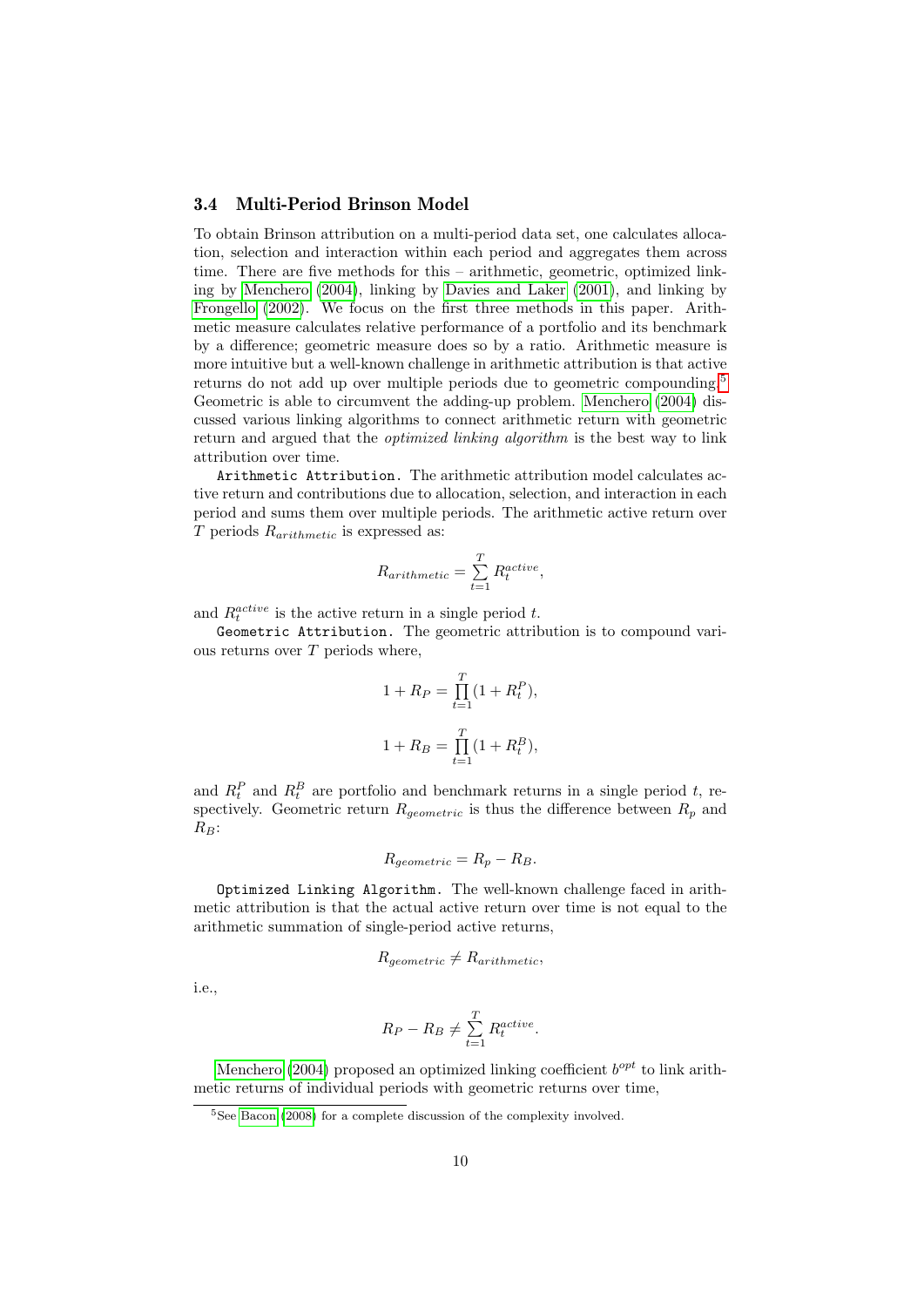$$
R_p - R_B = \sum_{t=1}^{T} b_t^{opt} R_t^{active},
$$

where  $b_t^{opt}$  is the optimized linking coefficient in a single period t.

The optimized linking coefficient  $b_t^{opt}$  is the summation of a *natural scaling* A and an *adjustment*  $a_t$  specific to a time period  $t$ ,

$$
b_t^{opt} = A + a_t,
$$

where A is an coefficient for linking from the single-period to the multi-period return and  $a_t$  is an adjustment to eliminate residuals<sup>[6](#page-10-0)</sup>.

Since active return over time  $R_P - R_B$  is a summation of active return in each period adjusted to the optimized linking algorithm, the following is true:

$$
R_P - R_B = \sum_{t=1}^{T} b_t^{opt} (R_t^{allocation} + R_t^{selection} + R_t^{interaction}),
$$

where  $R_t^{allocation}$ ,  $R_t^{selection}$ , and  $R_t^{interaction}$  represent allocation, selection and interaction in each period  $t$ , respectively.

Within each period  $t$ , the adjusted attribution is thus expressed as

$$
\hat{R}_t^{allocation} = b_t^{opt} R_t^{allocation},
$$
  

$$
\hat{R}_t^{selection} = b_t^{opt} R_t^{selection},
$$

and

$$
\hat{R}^{interaction}_{t}=b^{opt}_{t}R^{interaction}_{t}.
$$

Therefore, across  $T$  periods, active return  $R_{active}$ , the difference between portfolio return  $R_P$  and benchmark return  $R_B$ , can be written as

$$
R_{active} = \sum_{t=1}^{T} (\hat{R}_t^{allocation} + \hat{R}_t^{selection} + \hat{R}_t^{interaction}),
$$

where  $R_{active} = R_P - R_B$ .

### 3.5 Multi-Period Brinson Tools

In practice, analyzing a single-period portfolio is meaningless as portfolio managers and their clients are more interested in the performance of a portfolio over multiple periods. To apply the Brinson model over time, we can use the function brinson and input a multi-period data set (for instance, quarter) as shown below.

```
> data(quarter)
> br.multi <- brinson(quarter, date.var = "date",
                 cat.var = "sector",+ bench.weight = "benchmark",
+ portfolio.weight = "portfolio",
                 ret. var = "return")
```
The object br.multi of class brinsonMulti is an example of a multi-period Brinson analysis.

<span id="page-10-0"></span> $6$ See [Menchero](#page-21-10) [\(2000\)](#page-21-10) for more information on the optimized linking coefficients.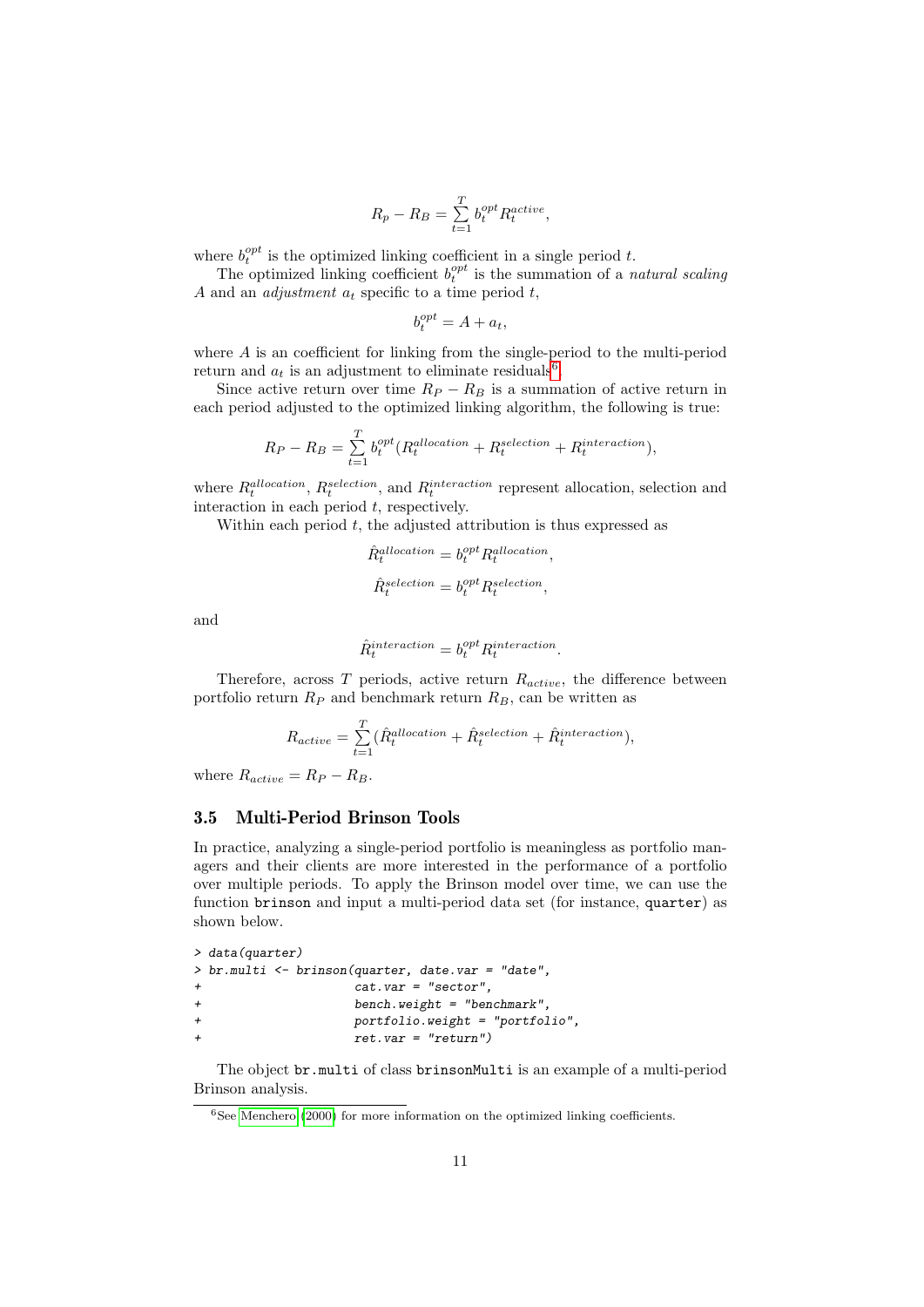> exposure(br.multi, var = "size")

#### \$Portfolio

|      |       | 2010-01-01 2010-02-01 2010-03-01 |       |
|------|-------|----------------------------------|-------|
| Low  | 0.140 | 0.140                            | 0.155 |
| 2    | 0.050 | 0.070                            | 0.045 |
| 3    | 0.175 | 0.145                            | 0.155 |
| 4    | 0.235 | 0.245                            | 0.240 |
| High | 0.400 | 0.400                            | 0.405 |

#### \$Benchmark

|      |        | 2010-01-01 2010-02-01 2010-03-01 |        |
|------|--------|----------------------------------|--------|
| Low  | 0.0681 | 0.0568                           | 0.0628 |
| 2    | 0.0122 | 0.0225                           | 0.0170 |
| 3    | 0.1260 | 0.1375                           | 0.1140 |
| 4    | 0.2520 | 0.2457                           | 0.2506 |
| High | 0.5417 | 0.5374                           | 0.5557 |

### \$Diff

| 0.083157<br>0.0719<br>Low<br>0.047456<br>0.0378<br>2<br>0.007490<br>0.0490<br>3<br>$-0.000719$<br>$-0.0170$<br>4<br>$-0.1417 - 0.137385$<br>High |  | 2010-01-01 2010-02-01 2010-03-01 |           |
|--------------------------------------------------------------------------------------------------------------------------------------------------|--|----------------------------------|-----------|
|                                                                                                                                                  |  |                                  | 0.0922    |
|                                                                                                                                                  |  |                                  | 0.0280    |
|                                                                                                                                                  |  |                                  | 0.0410    |
|                                                                                                                                                  |  |                                  | $-0.0106$ |
|                                                                                                                                                  |  |                                  | $-0.1507$ |

The exposure method on the class br.multi object shows the exposure of the portfolio and the benchmark based on a user-defined category. Here, it shows the exposure on size. We can see that the portfolio overweights the benchmark in the lowest quintile in size and underweights in the highest quintile.

> returns(br.multi, type = "linking")

#### \$Raw

|               | 2010-01-01 2010-02-01 2010-03-01 |           |           |
|---------------|----------------------------------|-----------|-----------|
| Allocation    | $-0.0014$                        | 0.0064    | 0.0046    |
| Selection     | 0.0146                           | 0.0178    | $-0.0152$ |
| Interaction   | 0.0020                           | $-0.0074$ | $-0.0087$ |
| Active Return | 0.0151                           | 0.0168    | $-0.0193$ |
| \$Aggregate   |                                  |           |           |
|               | 2010-01-01, 2010-03-01           |           |           |

|               |  | ZOIO OI OI, ZOIO OJ OI |
|---------------|--|------------------------|
| Allocation    |  | 0.0095                 |
| Selection     |  | 0.0173                 |
| Interaction   |  | $-0.0142$              |
| Active Return |  | 0.0127                 |

The returns method shows the results of the Brinson analysis applied to the data from January, 2010 through March, 2010. The optimized linking algorithm is applied here by setting the type to linking. The first portion of the returns output shows the Brinson attribution in individual periods. The second portion shows the aggregate attribution results. The portfolio formed by top 200 value securities in January had an active return of 12.7% over the first quarter of 2010. The allocation and the selection effects contributed 0.95% and 1.73% respectively; the interaction effect made a loss of 1.42%.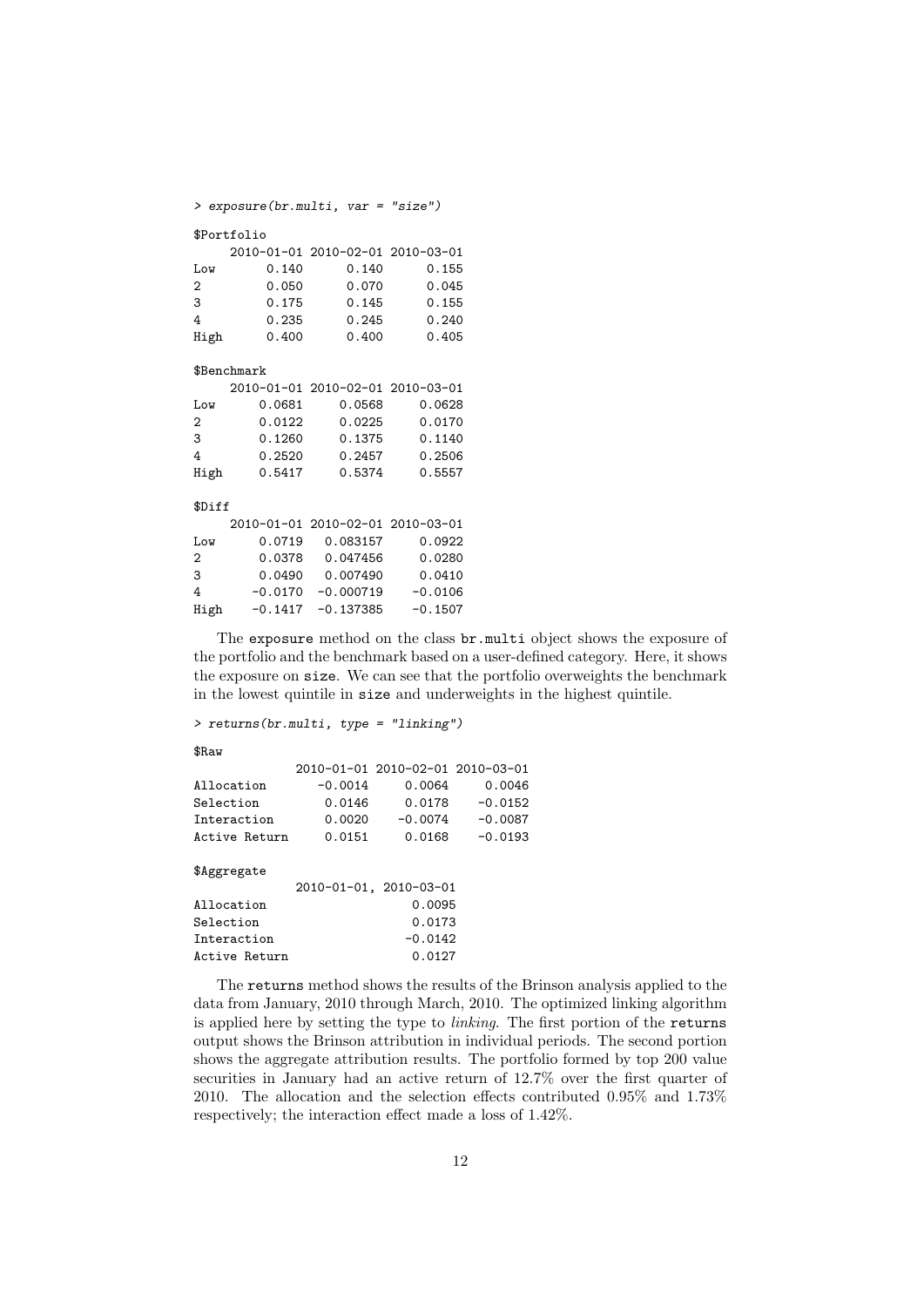> plot(br.multi, type = "return")



<span id="page-12-0"></span>Figure 2: Sector Return Across Time.

Figure [2](#page-12-0) depicts the returns of both the portfolio and the benchmark of the allocation effect from January, 2010 through March. 2010. This plot shows that for the portfolio, Utilities performed the best with a gain of more than 5% in January and February, 2010 but tanked in March, 2010.

## 4 Regression

## 4.1 Single-Period Regression Model

One advantage of a regression-based approach is that such analysis allows one to define their own attribution model by easily incorporating multiple variables in the regression formula. These variables can be either discrete or continuous.

Suppose a portfolio manager wants to find out how much each of the value, growth, and momentum scores of her holdings contributes to the overall performance of the portfolio. Consider the following linear regression without the intercept term based on a single-period portfolio of  $n$  securities with  $k$  different variables:

$$
\mathbf{r}_n = \mathbf{X}_{n,k} \mathbf{f}_k + \mathbf{u}_n
$$

where

- $\mathbf{r}_n$  is a column vector of length n. Each element in  $\mathbf{r}_n$  represents the return of a security in the portfolio.
- $X_{n,k}$  is an n by k matrix. Each row represents k attributes of a security. There are *n* securities in the portfolio.
- $f_k$  is a column vector of length k. The elements are the estimated coefficients from the regression. Each element represents the factor return of an attribute.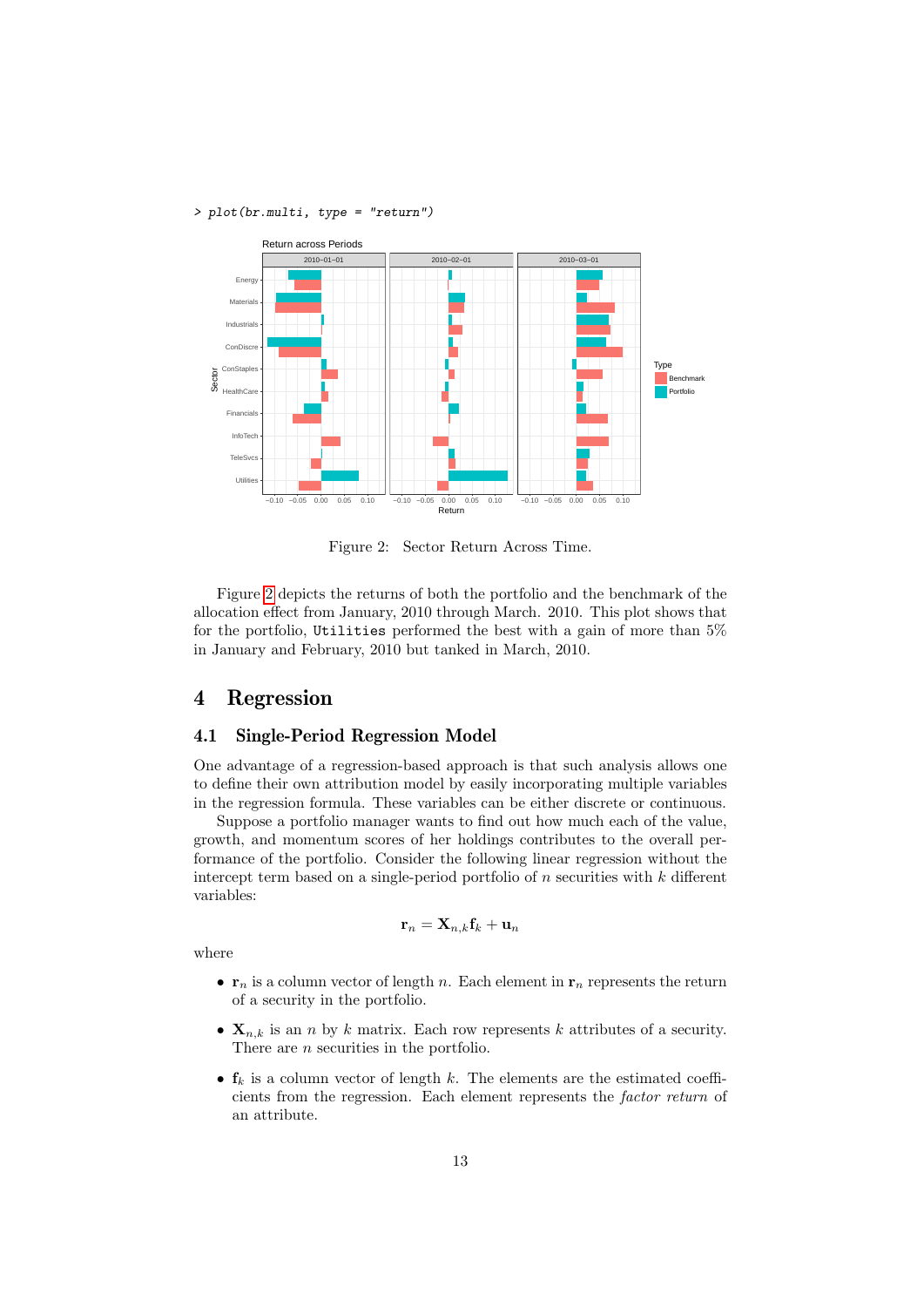•  $u_n$  is a column vector of length n with residuals from the regression.

In the case of this portfolio manager, suppose that she only has three holdings in her portfolio.  $r_3$  is thus a 3 by 1 matrix with returns of all her three holdings. The matrix  $\mathbf{X}_{3,3}$  records the score for each of the three factors (value, growth, and momentum) in each row.  $f_3$  contains the estimated coefficients of a regression  $\mathbf{r}_3$  on  $\mathbf{X}_{3,3}$ .

The active exposure of each of the k variables,  $X_i, i \in k$ , is expressed as

$$
X_i = \mathbf{w}_{active} / \mathbf{x}_{n,i},
$$

where  $X_i$  is the value representing the active exposure of the attribute i in the portfolio,  $w_{active}$  is a column vector of length n containing the active weight of every security in the portfolio, and  $\mathbf{x}_{n,i}$  is a column vector of length n with attribute  $i$  for all securities in the portfolio. Active weight of a security is defined as the difference between the portfolio weight of the security and its benchmark weight.

Using the example mentioned above, the active exposure of the attribute value,  $X_{value}$  is the product of  $\mathbf{w}_{active}$  (containing active weight of each of the three holdings) and  $x_3$  (containing value scores of the three holdings).

The contribution of a variable  $i, R_i$ , is thus the product of the factor returns for the variable i,  $f_i$  and the active exposure of the variable i,  $X_i$ . That is,

$$
R_i = f_i X_i.
$$

Continuing the example, the contribution of value is the product of  $f_{value}$  (the estimated coefficient for value from the linear regression) and  $X_{value}$  (the active exposure of value as shown above).

Therefore, the active return of the portfolio  $R_{active}$  is the sum of contributions of all  $k$  variables and the residual  $u$  (a.k.a. the interaction effect),

$$
R_{active} = \sum_{i=1}^{k} R_i + u.
$$

For instance, a hypothetical portfolio has three holdings (A, B, and C), each of which has two attributes – size and value.

|                            |  | Return Name Size Value Active_Weight |
|----------------------------|--|--------------------------------------|
| $1 \t 0.3 \t A 1.2 \t 3.0$ |  | 0.5                                  |
| 2 0.4 B 2.0 2.0            |  | 0.1                                  |
| 3 0.5 C 0.8 1.5            |  | $-0.6$                               |

Following the procedure as mentioned, the factor returns for size and value are -0.0313 and -0.1250. The active exposure of size is 0.32 and that of value is 0.80. The active return of the portfolio is -11% which can be decomposed into the contribution of size and that of value based on the regression model. Size contributes 1% of the negative active return of the portfolio and value causes the portfolio to lose the other 10.0%.

## 4.2 Single-Period Regression Tools

Another conventional attribution methodolody is the regression-based analysis. As mentioned, the pa package provides tools to analyze both single-period and multi-period data frames.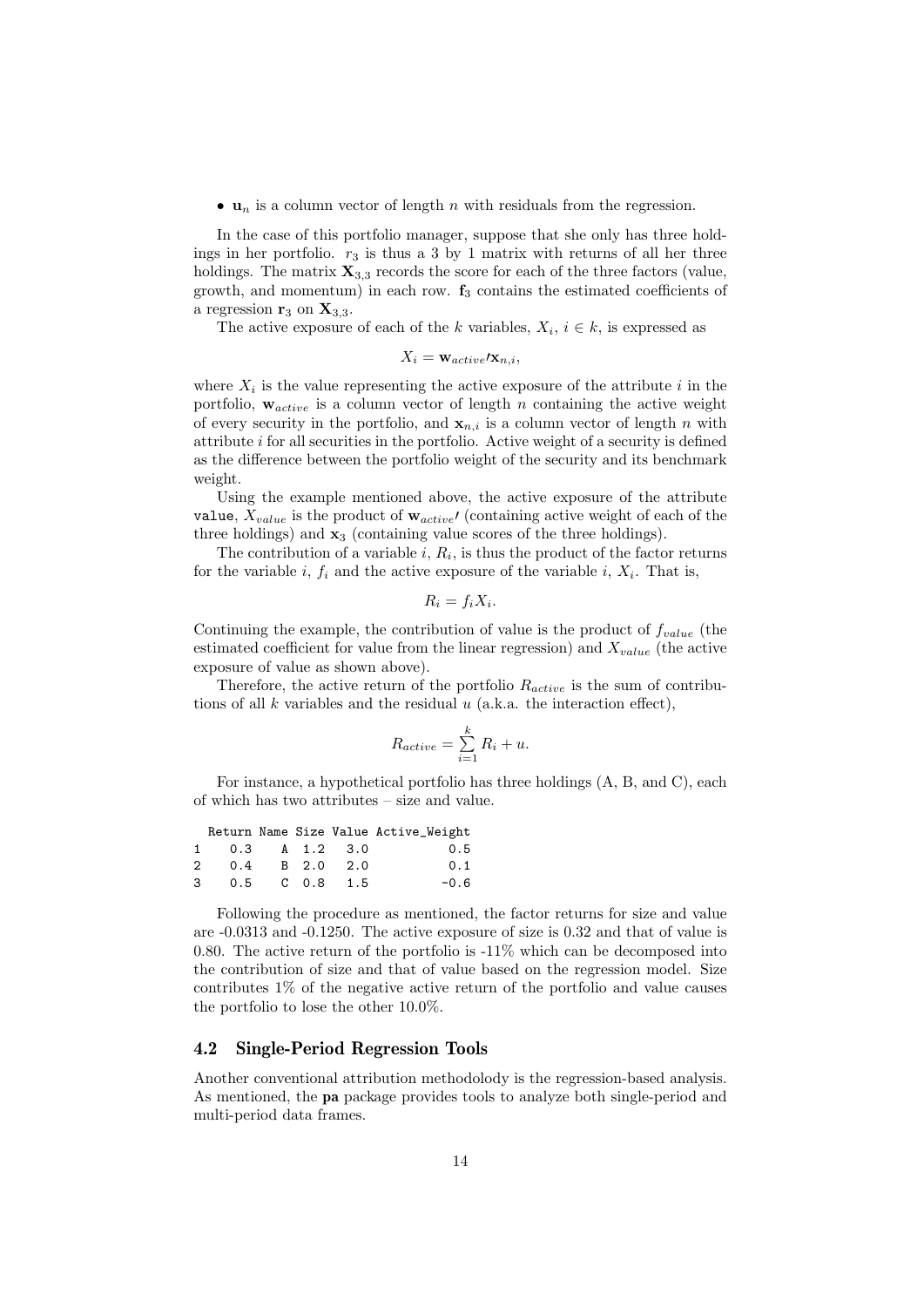```
> rb.single <- regress(jan, date.var = "date",
             ret. var = "return",+ reg.var = c("sector", "growth",
+ "size"),
+ benchmark.weight = "benchmark",
+ portfolio.weight = "portfolio")
> exposure(rb.single, var = "growth")
   Portfolio Benchmark Diff
Low 0.305 0.2032 0.1018
2 0.395 0.4225 -0.0275
3 0.095 0.1297 -0.0347
4 0.075 0.1664 -0.0914
High 0.130 0.0783 0.0517
```
reg.var specifies the columns containing variables whose contributions are to be analyzed. Calling exposure with a specified var yields information on the exposure of both the portfolio and the benchmark by that variable. If var is a continuous variable, for instance, growth, the exposure will be shown in 5 quantiles. Majority of the high value securities in the portfolio in January have relatively low growth scores.

> summary(rb.single)

| Period:                      |                  | $2010 - 01 - 01$ |
|------------------------------|------------------|------------------|
| Methodology:                 |                  | Regression       |
| Securities in the portfolio: |                  | 200              |
| Securities in the benchmark: |                  | 1000             |
| Returns                      |                  |                  |
|                              | $2010 - 01 - 01$ |                  |
| sector                       | 0.003189         |                  |
| growth                       | 0.000504         |                  |
| size                         | 0.002905         |                  |
| Residual                     | 0.008092         |                  |
| Portfolio Return             | $-0.029064$      |                  |
| Benchmark Return             | $-0.043753$      |                  |
| Active Return                | 0.014689         |                  |
|                              |                  |                  |

The summary method shows the number of securities in the portfolio and the benchmark, and the contribution of each input variable according to the regression-based analysis. In this case, the portfolio made a loss of 2.91% and the benchmark lost 4.38%. Therefore, the portfolio outperformed the benchmark by 1.47%. Sector, growth, and size contributed 0.32%, 0.05%, and 0.29%, respectively.

## 4.3 Multi-Period Regression Model

The same challenge of linking arithmetic and geometric returns is present in multi-period regression model. We apply the optimized linking algorithm proposed by [Menchero](#page-21-10) [\(2000\)](#page-21-10) in the regression attribution as well.

Within each period  $t$ ,

$$
R_t^{active} = \sum_{i=1}^k R_{i,t} + u_t,
$$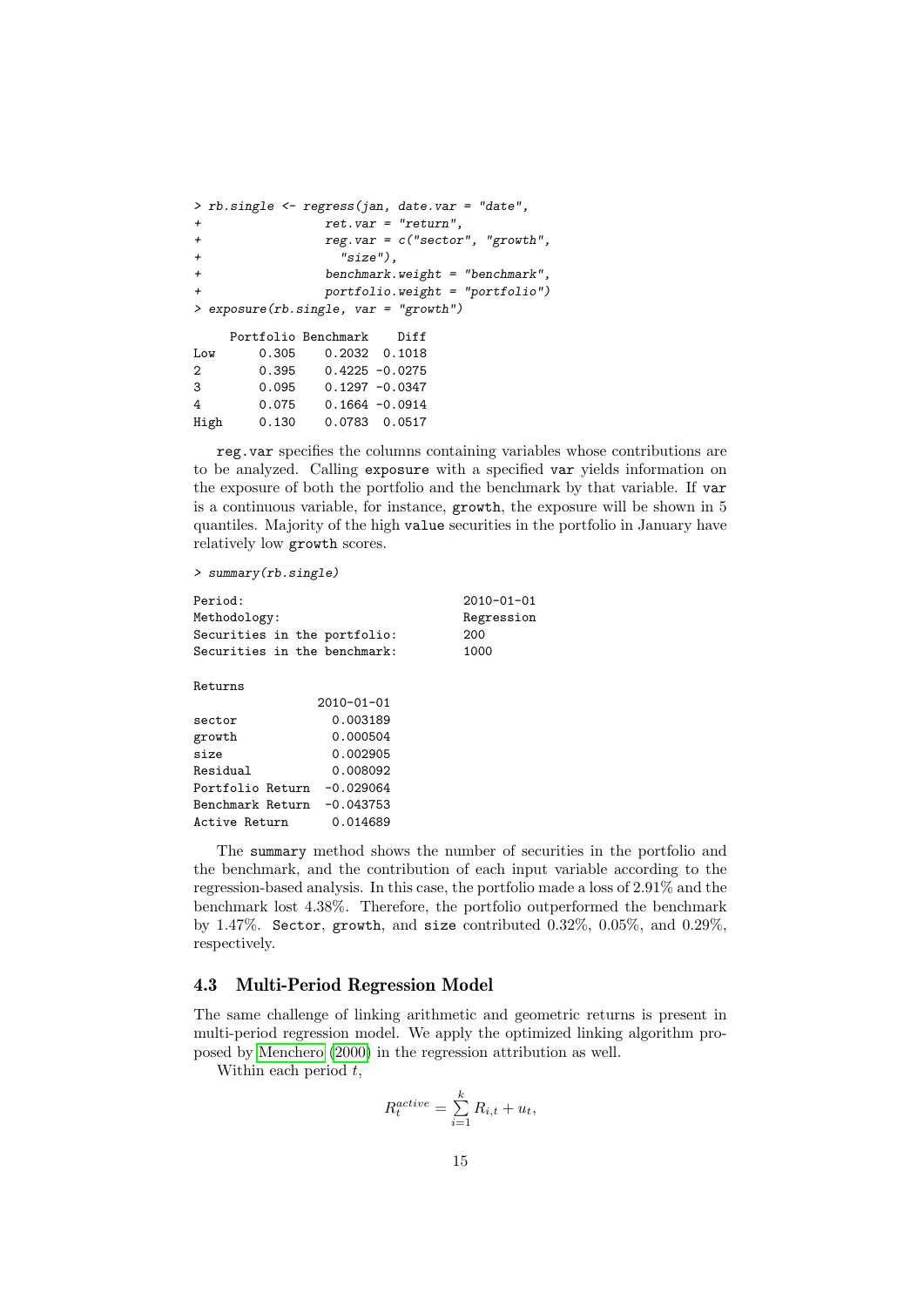where  $R_{i,t}$  represents the contribution of a variable i of the time period t and  $\boldsymbol{u}_t$  is the residual in that period.

Across T periods, the active return can be expressed by a product of the optimized linking coefficient  $b_t^{opt}$  and the individual contribution of each of the k attributes. The adjusted contribution of each of the k variables i,  $\hat{R}_{i,t}$ , is expressed by

$$
\hat{R}_{i,t} = b_t^{opt} R_{i,t}.
$$

Thus, the overall active return  $R_{active}$  can be decomposed into

$$
R_{active} = \sum_{t=1}^T \sum_{i=1}^k \hat{R}_{i,t} + U,
$$

where  $U$  is the residual across  $T$  periods.

## 4.4 Multi-Period Regression Tools

```
> rb.multi <- regress(quarter, date.var = "date",
            ret. var = "return",+ reg.var = c("sector", "growth",
+ "size"),
+ benchmark.weight = "benchmark",
+ portfolio.weight = "portfolio")
> rb.multi
Period starts: 2010-01-01
Period ends: 2010-03-01
Methodology: Regression
Securities in the portfolio: 200
Securities in the benchmark: 1000
```
Regression-based analysis can be applied to a multi-period data frame by calling the same method regress. By typing the name of the class object rb.multi directly, a short summary of the analysis is provided, showing the starting and ending period of the analysis, the methodology, and the average number of securities in both the portfolio and the benchmark.

```
> summary(rb.multi)
```

| Period starts:<br>Period ends:   |           |                                  | $2010 - 01 - 01$<br>$2010 - 03 - 01$ |
|----------------------------------|-----------|----------------------------------|--------------------------------------|
| Methodology:                     |           |                                  | Regression                           |
| Avg securities in the portfolio: |           | 200                              |                                      |
| Avg securities in the benchmark: |           |                                  | 1000                                 |
| Returns                          |           |                                  |                                      |
| \$Raw                            |           |                                  |                                      |
|                                  |           | 2010-01-01 2010-02-01 2010-03-01 |                                      |
| sector                           | 0.0032    | 0.0031                           | 0.0002                               |
| growth                           | 0.0005    | 0.0009                           | $-0.0001$                            |
| size                             | 0.0029    | 0.0295                           | 0.0105                               |
| Residual                         |           | $0.0081 - 0.0172$                | $-0.0302$                            |
| Portfolio Return                 | $-0.0291$ | 0.0192                           | 0.0298                               |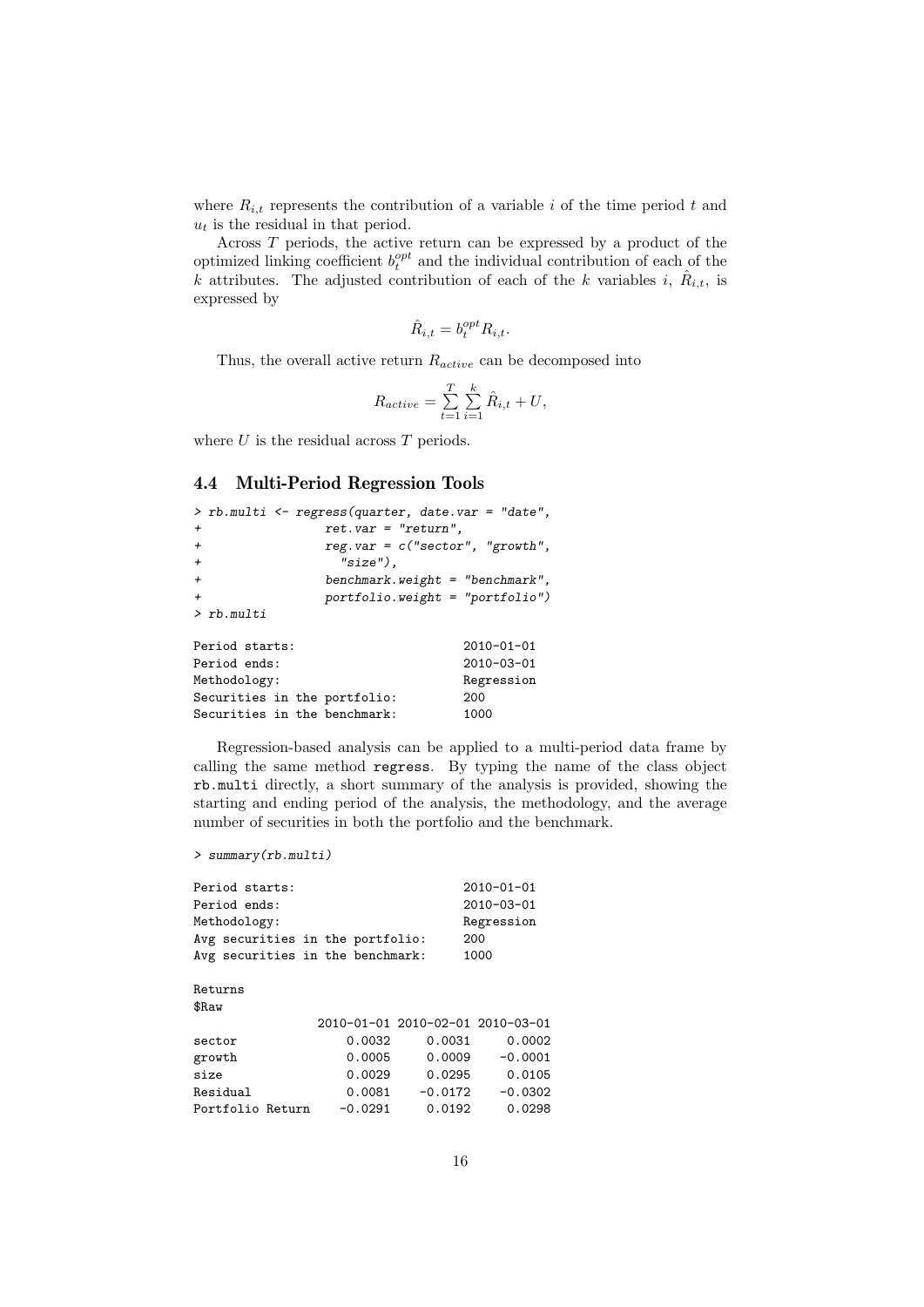| Benchmark Return<br>Active Return | $-0.0438$<br>0.0147    | 0.0029<br>0.0163 | 0.0494<br>$-0.0196$ |
|-----------------------------------|------------------------|------------------|---------------------|
| \$Aggregate                       |                        |                  |                     |
|                                   | 2010-01-01, 2010-03-01 |                  |                     |
| sector                            |                        | 0.0065           |                     |
| growth                            |                        | 0.0013           |                     |
| size                              |                        | 0.0433           |                     |
| Residual                          |                        | $-0.0392$        |                     |
| Portfolio Return                  |                        | 0.0190           |                     |
| Benchmark Return                  |                        | 0.0064           |                     |
| Active Return                     |                        | 0.0127           |                     |
|                                   |                        |                  |                     |

The regression-based summary shows that the contribution of each input variable in addition to the basic information on the portfolio. The summary suggests that the active return of the portfolio in year 2010 is 1.27%. The Residual number indicates the contribution of the interaction among various variables including sector, growth, and growth.

Visual representation of relative performance of a portfolio against its benchmark is best viewed across a longer time span. Here, we use the data frame year for illustrative purposes.

```
> rb.multi2 <- regress(year, date.var = "date",
+ ret.var = "return",
+ reg.var = c("sector", "growth",
+ "size"),
+ benchmark.weight = "benchmark",
              portfolio. weight = "portfolio"> returns(rb.multi2, type = "linking")
$Raw
           2010-01-01 2010-02-01 2010-03-01
sector 0.0035 0.0034 0.0002
growth 0.0005 0.0010 -0.0001
size 0.0031 0.0320 0.0109
Residual 0.0088 -0.0187 -0.0312
Active Return 0.0159 0.0177 -0.0203
           2010-04-01 2010-05-01 2010-06-01
sector 0.0017 0.0044 0.0077
growth 0.0001 0.0002 0.0004<br>size 0.0145 0.0041 0.0020size 0.0145 0.0041
Residual -0.0043 0.0346 0.0201
Active Return 0.0122 0.0433 0.0304
           2010-07-01 2010-08-01 2010-09-01
sector 0.0016 0.0051 -0.0023
growth -0.0005 0.0005 -0.0006
size 0.0066 0.0000 0.0100
Residual -0.0333 0.0189 -0.0229<br>Active Return -0.0256 0.0246 -0.0158
Active Return
           2010-10-01 2010-11-01 2010-12-01
sector 0.0016 -0.0048 -0.0084
growth -0.0011 -0.0004 0.0010<br>size 0.0024 0.0143 0.0057
size 0.0024 0.0143 0.0057<br>Residual 0.0149 0.0192 -0.0253
Residual
```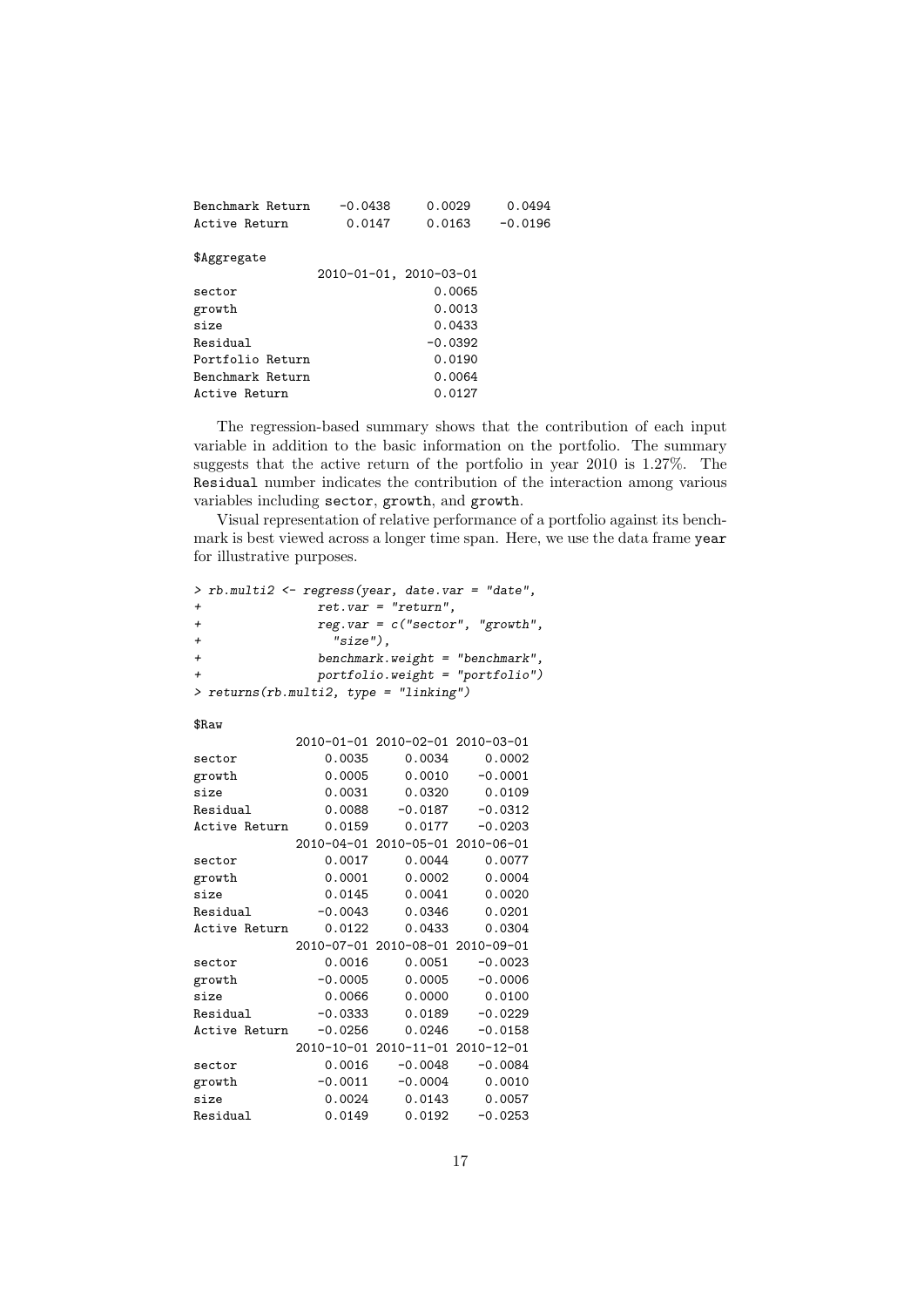> plot(rb.multi2, var = "sector", type = "return")



Portfolio Performance

<span id="page-17-0"></span>Figure 3: Performance Attribution.

| Active Return | 0.0179                 | 0.0282    | $-0.0270$ |
|---------------|------------------------|-----------|-----------|
| \$Aggregate   |                        |           |           |
|               | 2010-01-01, 2010-12-01 |           |           |
| sector        |                        | 0.0137    |           |
| growth        |                        | 0.0011    |           |
| size          |                        | 0.1056    |           |
| Residual      |                        | $-0.0193$ |           |
| Active Return |                        | 0.1014    |           |
|               |                        |           |           |

We obtained an object  $rb.multi2$  of class regressMulti based on the data set from January, 2010 through December, 2010. The portfolio beat the benchmark by 10.1% over this period. Based on the regression model, size contributed to the lion share of the active return.

Figure [3](#page-17-0) displays both the cumulative portfolio and benchmark returns from January, 2010 through December, 2010. It suggests that the portfolio, consisted of high value securities in January, consistently outperformed the benchmark in 2010. Outperformance in May and June helped the overall positive active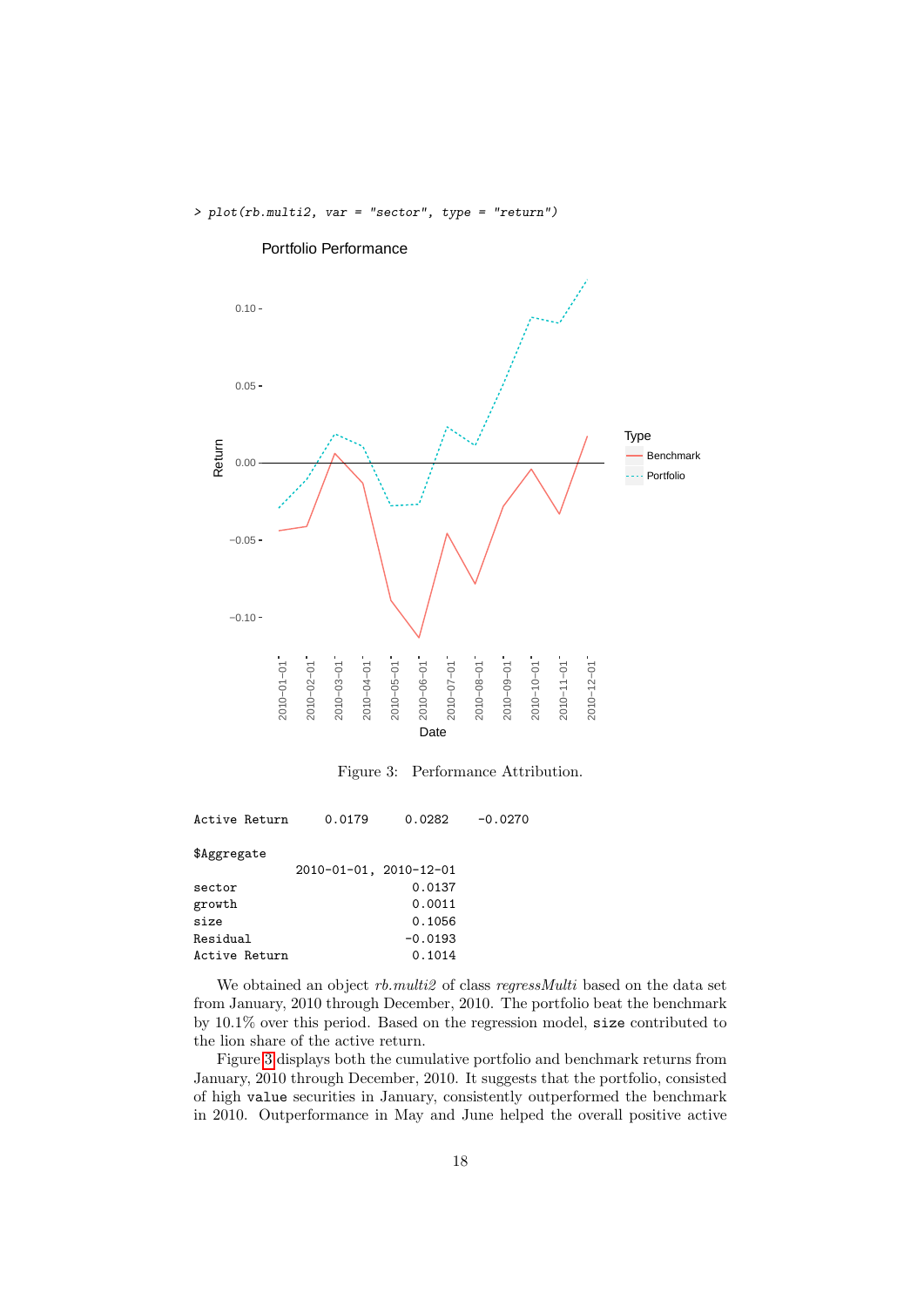return in 2010 to a large extent.

## 5 Brinson as Regression

Another way to think about the analysis as [Brinson et al.](#page-21-2) [\(1986\)](#page-21-2) have done is to consider it in the context of a regression model. Conducting a Brinson attribution is similar to running a linear regression without the intercept term. Estimated coefficients will then be the mean return of each category of the attributed specified in the universe, a.k.a. the factor return of each category. The mean return of each category also appears in the Brinson analysis. The equivalent to the allocation effect for the universe in the Brinson model is the sum of the product of the estimated coefficient and the active weight of each category.

Using the same regression model as before,

$$
R_{allocation} = \sum_{j=1}^{N} W_j^P R_j^B - \sum_{j=1}^{N} W_j^B R_j^B
$$
  
= 
$$
(\mathbf{W}^P - \mathbf{W}^B) \prime \mathbf{f},
$$

where  $\mathbf{W}^P$  is a column vector indicating the portfolio weight of each category within the attributed specified by the manager;  $\mathbf{W}^B$ , a column vector indicating the benchmark weight of each category, and  $f$  is the column vector which has benchmark return of all the categories. Assuming that in this case, the benchmark is the universe and the portfolio holdings are all from the benchmark,  $\mathbb{R}^{\mathbb{B}}$ can be estimated by regressing returns on the attribute specified by the portfolio manager:

$$
\mathbf{r}_n = \mathbf{X}_{n,p}\mathbf{f} + \mathbf{U},
$$

where

- $\mathbf{r}_n$  is a column vector of length n. Each element in  $\mathbf{r}_n$  represents the return of a security in the portfolio.
- $X_{n,p}$  is an n by p matrix where n refers to the number of securities in the portfolio and p refers to the number of levels within the attribute specified.
- f is the estimated coefficients on the regression without the intercept term. The estimated coefficient of each attribute is the mean return for each of the attribute.
- U is the column vector with all the residual terms.

Since  $\mathbb{R}^B$  is the same as f, the allocation effect in the Brinson model is a special case of the regression approach.

In order to estimate the selection effect in the Brinson model, one can calculate the mean return of each category within the attribute in both the portfolio and the benchmark under a regression framework and use the benchmark weights to calculate the selection effect.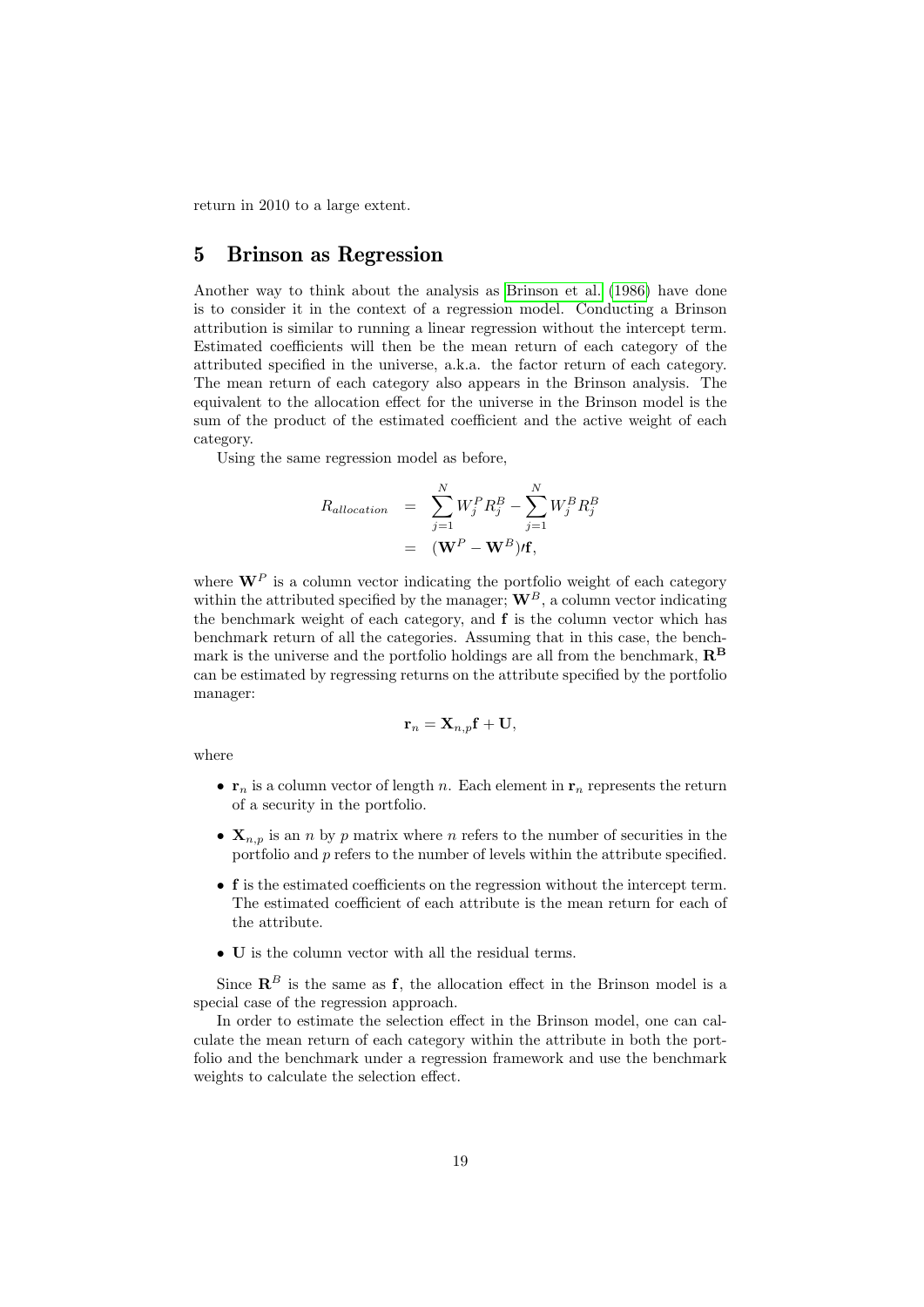$$
R_{selection} = \sum_{j=1}^{N} W_j^B R_j^P - \sum_{j=1}^{N} W_j^B R_j^B
$$
  
=  $\mathbf{W}^B \prime(\mathbf{f}^P - \mathbf{f}^B),$ 

where  $\mathbf{W}^{\mathbf{B}}$  is the column vector with the benchmark weight of each category within the attribute specified;  $f^P$  and  $f^B$  are the column vectors indicating the mean return of the portfolio and that of the benchmark, respectively. As mentioned above,  $f^P$  and  $f^B$  can be estimated by running a linear regression without the intercept term with respect to stocks in the portfolio and benchmark separately. Hence, the selection effect in the Brinson model can be calculated by using linear regression.

Interaction effect is the difference between a portfolio's actual return and the sum of the allocation and selection effects.

An numerical example of showing that the Brinson model is a special case of the regression approach is as follows.

Suppose that an equity portfolio manager has a portfolio named test with the universe as the benchmark.

```
> data(test)
> test.br <- brinson(x = test, date.var = "date",
                 cat.var = "sector",+ bench.weight = "benchmark",
+ portfolio.weight = "portfolio",
                 ret.var = "return")> returns(test.br)
$`Attribution by category in bps`
         Allocation Selection Interaction
Energy -10.4405 6.01 1.7761
Materials  4.6486 -1.59  0.1544<br>Industrials  1.7606 -19.03 -1.5726
Industrials 1.7606 -19.03 -1.5726
ConDiscre -1.0970 -13.47 2.2158
ConStaples 0.1907 -16.79 2.1560
HealthCare 0.0861 19.69 0.6350
Financials 0.0908 8.35 -0.0116
InfoTech 0.5057 -32.40 -1.9313
TeleSvcs -1.7611 15.52 3.0745
Utilities 2.6190 -8.81 3.5853
Total -3.3971 -42.54 10.0816
$Aggregate
               2010-01-01
Allocation Effect -0.00034
Selection Effect -0.00425
Interaction Effect 0.00101
Active Return -0.00359
```
When we apply the standard single-period Brinson anaysis, we obtain an active return of -35.9 bps which can be further decomposed into allocation (-3.4 bps), selection (-42.5 bps), and interaction (10.1 bps).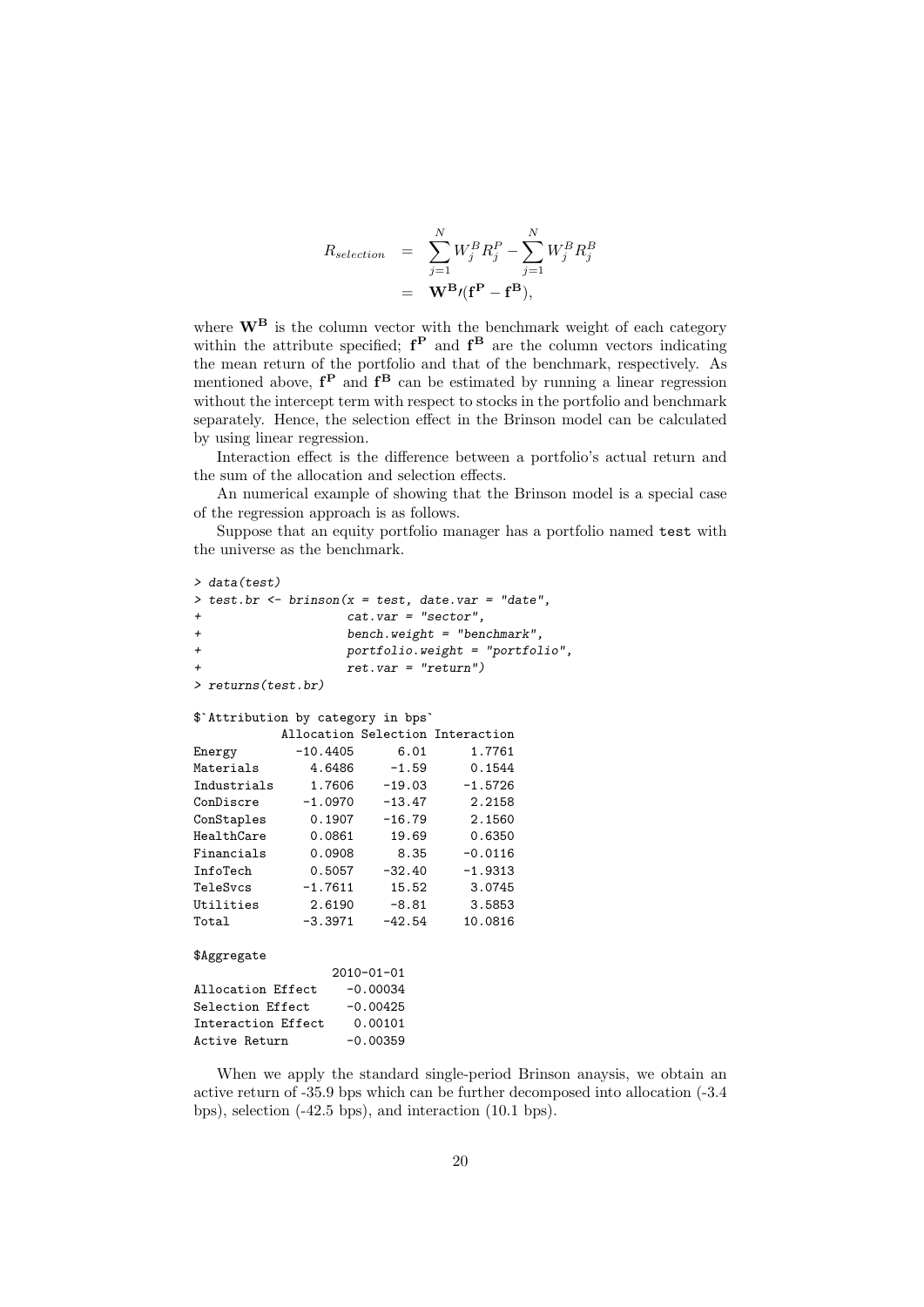We can also show the allocation effect by running a regression model based on sector only.

```
> test.reg <- regress(x =test,
+ date.var = "date",
+ ret.var = "return",
+ reg.var = "sector",
+ benchmark.weight = "benchmark",
                portfolio. weight = "portfolio")> returns(test.reg)
            2010-01-01
sector -0.00034Residual -0.00325
Portfolio Return -0.01621
Benchmark Return -0.01263
Active Return -0.00359
```
The contribution from sector based on the regression approach (-3.4 bps) matches the allocation effect from the Brinson model as shown above.

However, in order to calculate the selection effect from the regression approach, we need to apply another regression model to a universe limited to the securities held in the portfolio. Using the factor returns from the regress class object, test.reg, and those from the linear regression, we can obtain the selection effect (-42.5 bps) via the regression approach.

```
> lm.test <- lm(return \tilde{=} sector -1,
+ data = test[test$portfolio != 0, ])
> lm.test$coefficients
    sectorEnergy sectorMaterials
        -0.03561 -0.05146sectorIndustrials sectorConDiscre<br>0.00194 -0.00533
                         -0.00533sectorConStaples sectorHealthCare
        -0.02514 0.04327
sectorFinancials sectorInfoTech
        -0.02376 -0.02376sectorTeleSvcs sectorUtilities
         0.00916 -0.03878
> exposure(br.single, var = "sector")[ ,2] %*%
   (lm.test\coefficients - test.reg@coefficients)
       [,1]
[1,] 0.00653
```
## 6 Conclusion

In this paper, we describe two widely-used methods for performance attribution – the Brinson model and the regression-based approach, and provide a simple collection of tools to implement these two methods in R with the pa package. We also show that the Brinson model is a special case of the regression method.